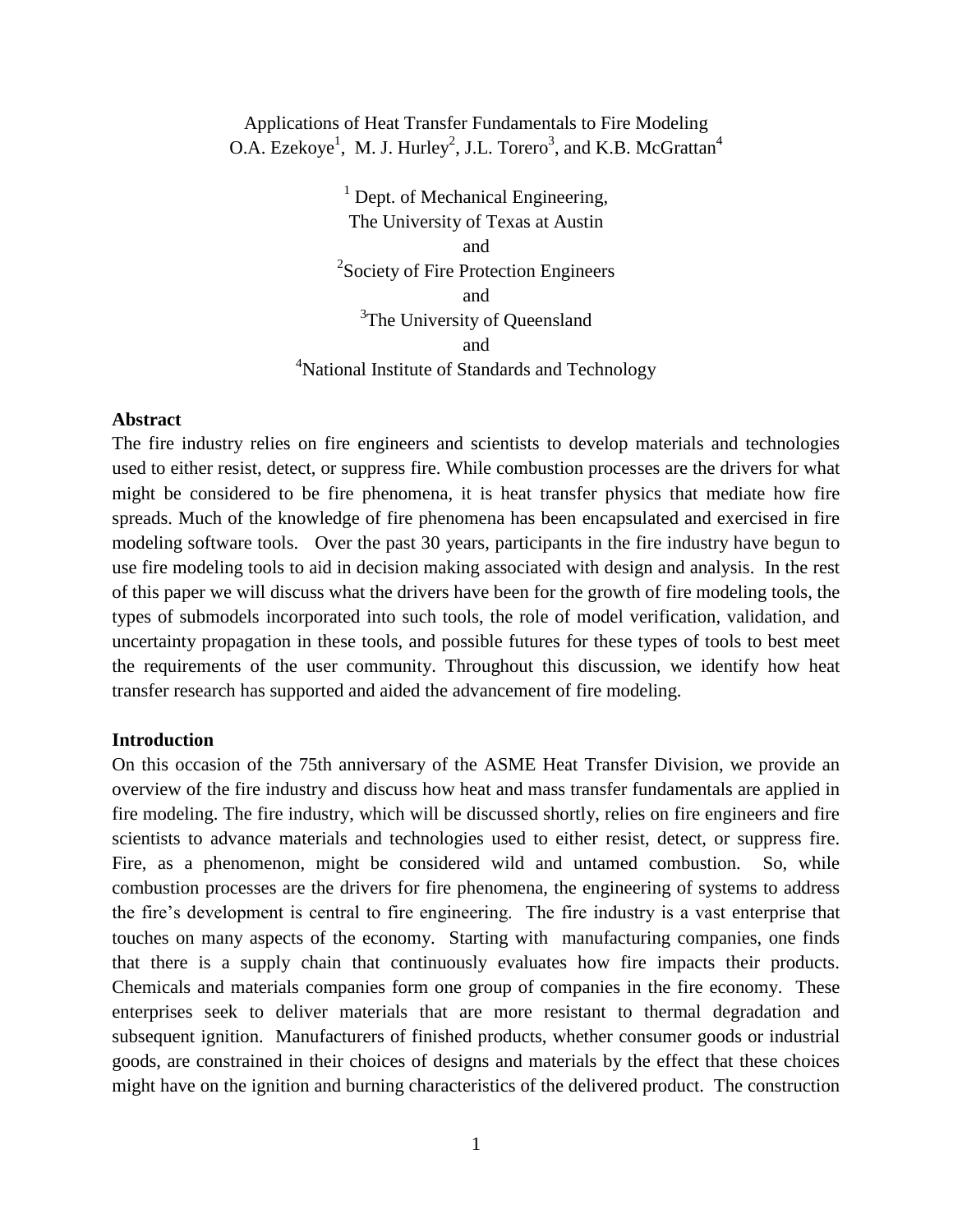industry, both for residential and commercial structures, is strongly constrained through building codes to produce structures that meet underlying life safety requirements. To make the built environment safer, there are product companies that continue to innovate in fire detection, alarm, and suppression systems. While many of these technologies are intended to operate autonomously, there are also fire mitigation technologies intended for use by the fire service. In the United States alone there are over one million fire fighters who use continually improved tools and equipment to fight fire. The service component of the fire industry includes public safety personnel, research and testing organizations, standards organizations, insurance firms, legal firms, and others. For the various stakeholders in the fire economy, answers are sought on how fire affects the particular issues that they deal with.

Much of the knowledge of fire phenomena has been encapsulated and exercised in fire modeling software tools. Over the past 30 years, participants in the fire industry have begun to use fire modeling tools to aid in decision making associated with design and analysis. In the rest of this paper we will discuss what the drivers have been for the growth of fire modeling tools, the types of submodels incorporated into such tools, the role of model verification, validation, and uncertainty propagation in these tools, and possible futures for these types of tools to best meet the requirements of the user community.

### **Why Model Fires?**

One of the primary drivers for development and use of fire models has been the growth of the fire protection engineering field. Fire protection engineering - the design of buildings to protect people and property from fire - is at the beginning of a major evolution. This evolution is moving away from designing buildings based on specific rules and towards designing based on predictions of what would happen in the event of a fire. This evolution is changing the codes and standards used to regulate building construction from "prescriptive" to "performance based." Advances in fire modeling capabilities plays a key role in enabling and facilitating this change. This evolution is not unique to fire protection engineering. Other engineering disciplines evolved in response to advances in understanding of their underpinning science. Over the past century, fields like mechanical engineering and structural engineering have evolved as new materials, manufacturing processes, and engineered systems pushed the boundaries of existing knowledge and technical capabilities. These changes facilitated innovation in those disciplines. Similarly, fire protection engineering has been influenced by improvements in the understanding of fire science and societal desire for new, cost effective, and innovative building designs.

Almost all buildings today are designed and constructed to meet the provisions of prescriptive codes and standards. These prescriptive codes and standards describe what is acceptable or not acceptable in specific terms. Fire safety provisions include what types of fire safety systems should be installed in buildings and acceptable building geometries. Most engineering design resources are expended on commercial properties, and commercial properties perform very well in fire. For example, in 2011, there were 3,005 civilian fire deaths in the United States. Of these deaths, 2,520 (84%) occurred in a home (Karter, 2012). Fire protection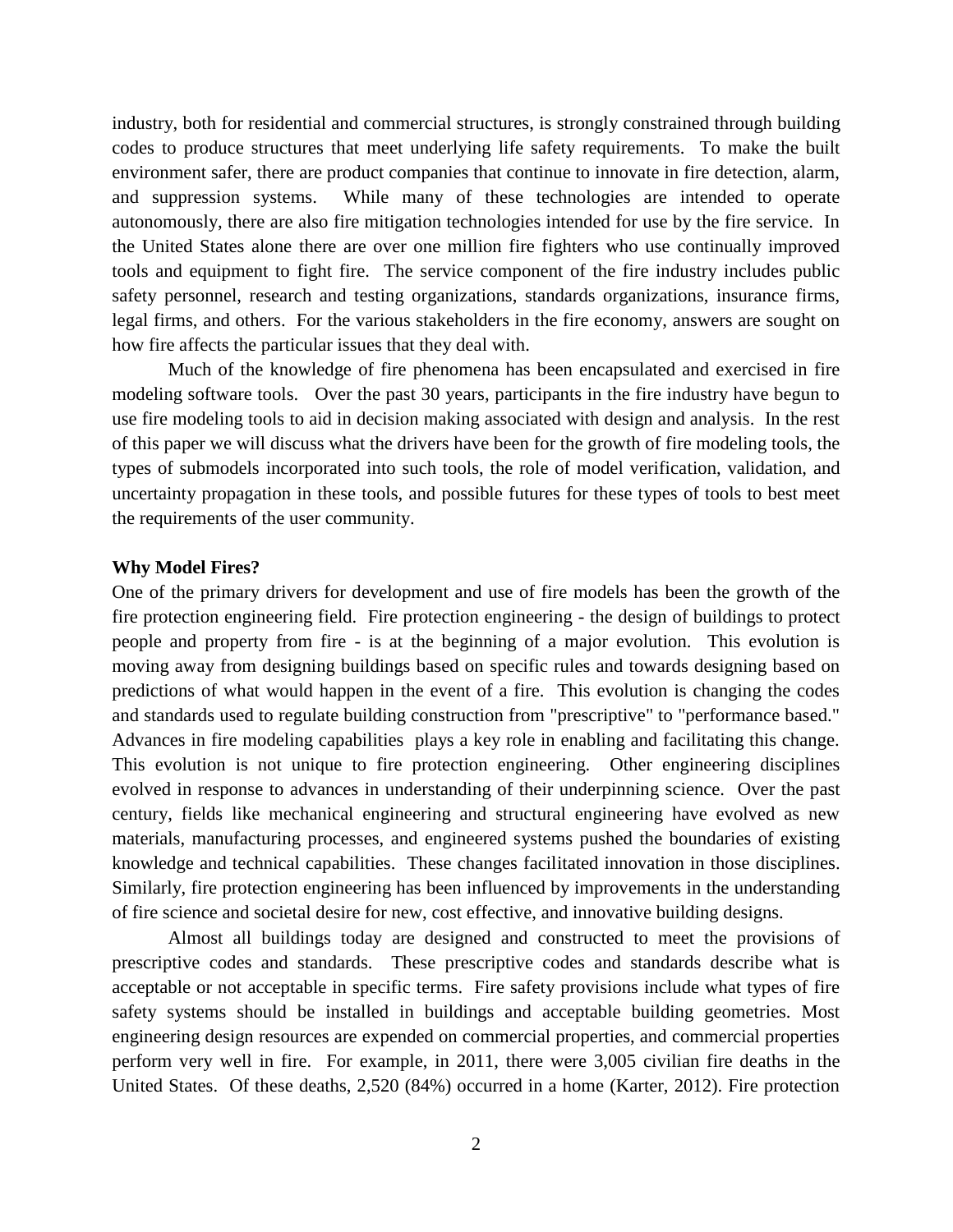engineering is generally not applied in the design of residential buildings, but is used in the development of tests for characterizing the construction materials and finished products used in a house. The economics of the fire industry are staggering. In the United States alone, direct and indirect fire costs represent approximately 2% of the GDP (Hall, 2012). These costs range from the cost of fire protection and mitigation to the additional costs of construction associated with adherence to fire safety provisions to the cost of fire losses.

Blind adherence to fire provisions that have not necessarily evolved with changes in materials, technologies, and knowledge has negative consequences. One fundamental tenet of engineering is providing the necessary level of safety at the most reasonable cost. While the buildings to which engineering has traditionally been applied have an excellent history of fire performance, they also have an unknown safety margin. Ideally, model-based fire design would be useful to assessing the marginal cost for a specified level of safety. The use of performancebased design and fire models would allow the fire protection that is provided in a building to be tailored to the characteristics of the building, the items stored within the building, and the people that would use the building.

Another fundamental tenet of engineering is to incorporate the best available scientific knowledge into tools and processes. Application of prescriptive design typically is accomplished with minimal reference to the engineering and scientific literature. This results in an unknown and inconsistent level of safety. Structural fire resistance can be used as a case study. Consider three relatively recent fires that occurred in the United States – One Meridian Plaza, Philadelphia, 1991 (Routley *et al*., 1991); First Interstate Bank, Los Angeles, 1988 (Routley, 1988); and the World Trade Center towers, New York City, 2001. In the case of One Meridian Plaza and the First Interstate Bank, both buildings withstood fires of very long duration. However, the World Trade Center towers collapsed after 102 minutes and 57 minutes of fire exposure, respectively (Milke, 2003). While the fires in World Trade Center were ignited by aircraft collisions, the bulk of the fire exposure resulted from ordinary combustible material and not jet fuel (Milke 2003). Although the fires did not start in the same manner, each of the fires in these buildings was similar in magnitude, but may have provided a different thermal load to the structural components. Regardless of the performance intended by compliance with prescriptive codes, these buildings did not all perform in a similar manner. Heat transfer processes couple the fire to the structure and should be modeled in a meaningful way for inclusion in structural performance-based design. Through a validated performance-based design process, structures could be designed such that structural fire performance would meet the needs of the community and the building owner in the most efficient means possible.

Early (pre-1900's) fire protection requirements were generally prescriptive, with such requirements as the permissible materials from which building exteriors could be constructed or the minimum acceptable spacing between buildings. It is notable that while not explicitly identified, the choice of building materials and the spacing requirements were associated with underlying heat transfer processes. Most modern building and fire code requirements more explicitly have some element of performance associated with them, which can enable the use of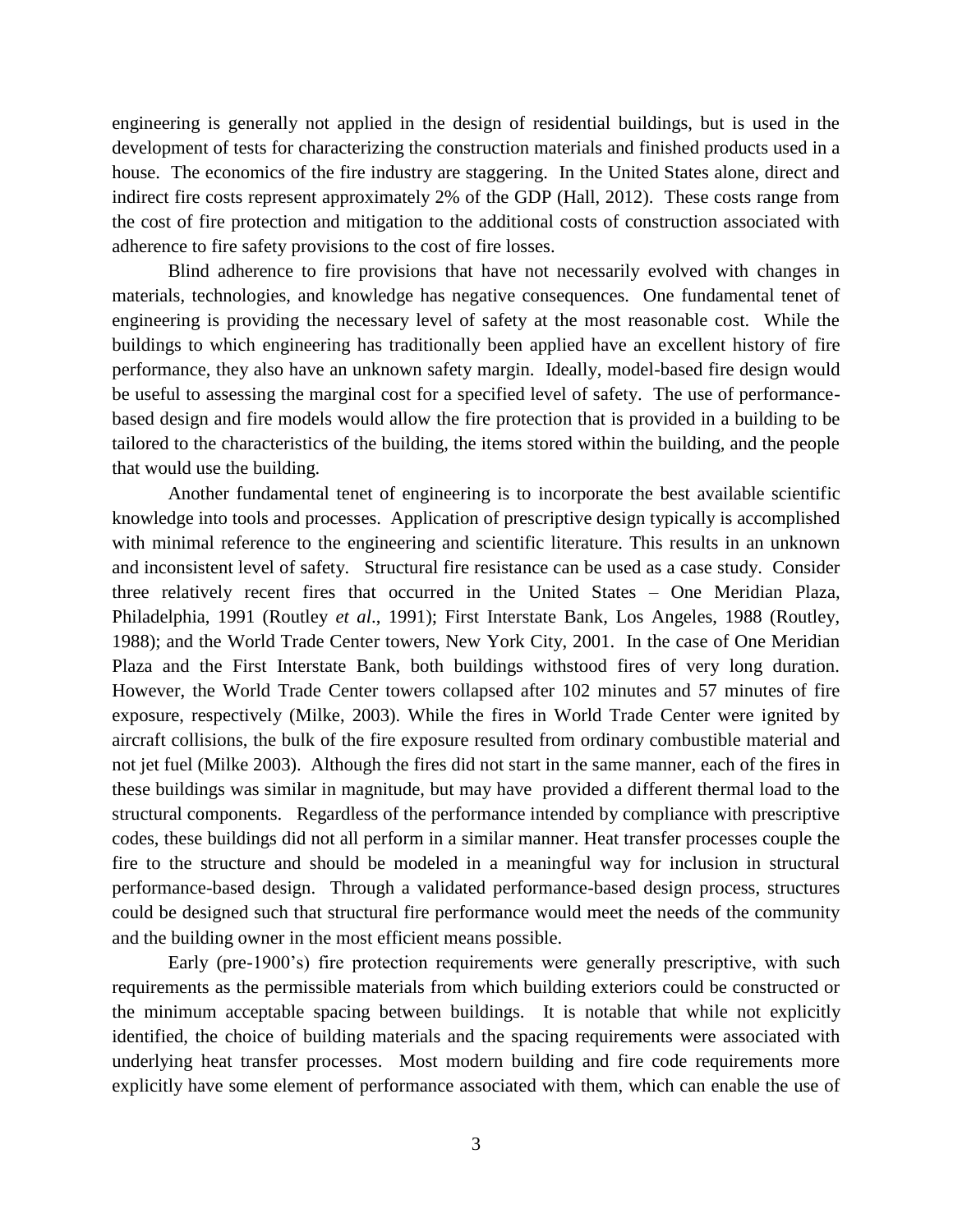fire models. Performance-based approaches for designing building fire protection can be traced to the early 1970's, when the Goal-Oriented Approach to Building Fire Safety was developed by the United States General Services Administration (Custer and Meacham, 1997). The GSA approach was developed to help the United States government evaluate fire safety in high-rise buildings. Over the 1970's, the GSA work continued to evolve, spawning the Fire Safety Evaluation System (ultimately published as NFPA 101A), the Building Fire Safety Engineering Methodology, and the Fire Safety Concepts Tree (NFPA 550).

The GSA and subsequent works were published as guidelines, meaning that they could be used as a voluntary alternative to strict compliance with prescriptive codes. In 1985, the first performance-based code was published – the performance-based British Regulations. New Zealand published a performance-based building code in 1992, and Australia followed suit in 1995. Other major developments in performance-based design include the following publications:

- First edition of the *SFPE Handbook of Fire Protection Engineering,* 1988
- **•** *Performance Requirements for Fire Safety and Technical Guide for Verification by Calculation* by the Nordic Committee on Building Regulations in 1995
- Performance option in the NFPA *Life Safety Code* in 2000
- *SFPE Engineering Guide to Performance-Based Fire Protection Analysis and Design of Buildings* in 2000
- Japanese performance-based Building Standard Law in 2000
- *ICC (International Code Council) Performance Code for Buildings and Facilities* in 2001
- Performance option in the *NFPA Building Code* in 2003

Each of these published documents facilitated the use of fire models in the design of buildings.

Beyond the design of structures, fire models are increasingly used in forensic analyses. A fire loss may be analyzed to determine the cause and origin and contributing factors. Fire models allow the analyst to hypothesize a scenario and determine if the modeled results of the scenario are consistent with observations from the fire. Forensic analysis in fires is an extremely challenging inverse analysis process since the fire destroys much of the evidence of the factors that created it. Nevertheless, the fire leaves signatures even after consuming many parts of the structure. The National Fire Protection Association's Guide for Fire and Explosion Investigations (NFPA 921) provides guidance to fire investigation professionals to improve the overall quality of the fire investigation process. The fire investigation process is used to assess if improvements can be made in codes and standards after major losses have occurred. The process is also used in civil litigation and criminal prosecution to determine culpability when fire has caused damage, injury, or death. In the civil litigation context in the US, while insurance companies will likely issue some initial settlements, the subrogation process is used to assess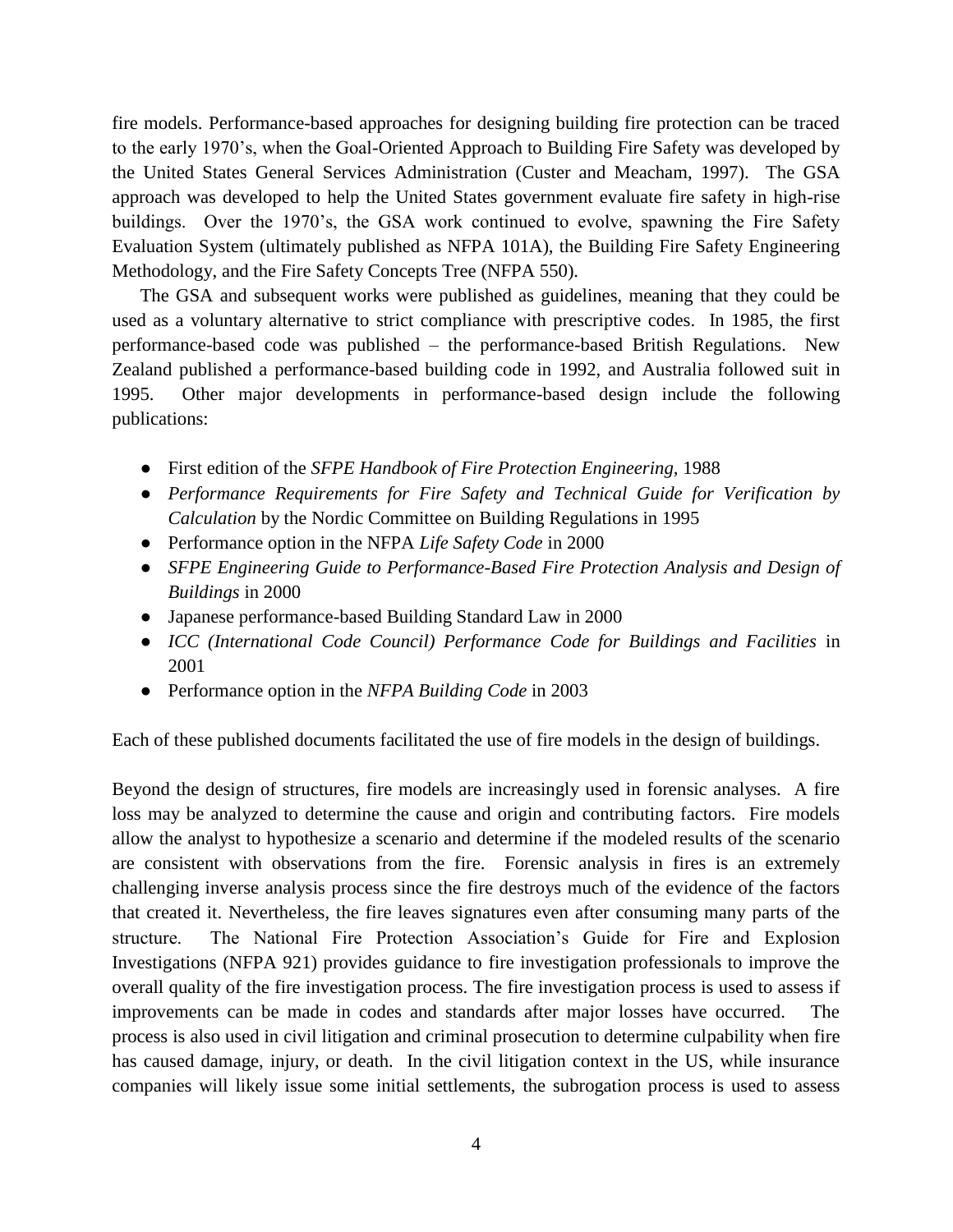responsibility to the various parties involved in the litigation. In the litigation, fire investigators, fire engineers, and fire scientists serve as expert witnesses using their expertise in fire evolution to propose or refute various hypotheses on how some aspect of the fire took place. Experts serve in similar capacity in criminal prosecution in the US, but unlike in civil cases, a defendant in a criminal case could be given a death sentence based on evidence and witness testimony. The gravity of this consequence should require a process and standard for hypothesis testing that is as stringent as can possibly be devised. Fire models are more routinely being used in both civil litigation and criminal prosecution. There should be a path forward on how to incorporate the uncertainty inherent in any given model into a hypothesis testing standard.

# **Physics and Submodels**

The typical structure fire in the United States takes place in a single family residence. While the most likely room for a fire to start is the kitchen, these fires tend to be more monitored than fires that begin in other parts of the home. Undetected fires often begin when a heat source such as a compromised electrical connection, unmonitored candle, or improperly discarded cigarette heats up some organic mass of material. The heat source heats the material until the material begins to pyrolyze wherein volatile material is released from it. Depending on the local flow conditions, type and arrangement of the material, and intensity of the heat source, the pyrolysis process could lead to smoldering combustion or transition into gas phase flaming combustion. If a flame develops, the flame spreads over the fuel surface in what is essentially a continuous ignition process. With increased flame spread and as more of the fuel material is consumed by the fire, the fire products and plume can begin to accumulate in sufficient concentration in the upper regions of the room that the heat transfer from this region begins to affect the overall heating rate of all fuel material within the compartment. The upper layer radiative heating increases the burning rate dramatically, if there is enough oxygen within the room. Fire models have been developed to predict the evolution of any given fire scenaro. Deterministic fire models have evolved over the past 40 years to the point where there are three basic types: empirical correlations, zone models, and computational fluid dynamics (CFD) models. The correlations were developed in the 1970s and 1980s as a combination of classical buoyant plume theory and well-stirred reactor concepts. Using estimates of the fire's heat release rate and the basic compartment dimensions and material properties, it became possible to predict average hot gas layer temperatures, sprinkler activation times, and the time to flashover (where the compartment becomes oxygen limited and engulfed in flames). These correlations are simple, robust, and remain to this day a primary component of any fire protection engineering design. However, the correlations were limited to single compartments and very simple geometries, and there soon became a need to model a series of compartments or even an entire building. Thus, in the 1980s, the two-zone models were developed. The basic idea of these models is that a fire creates two distinct thermal layers in a compartment, and pressure differences between compartments drive heat and smoke from one to the other. A zone model is essentially a stiff system of ordinary differential equations that can be solved in seconds to simulate the spread of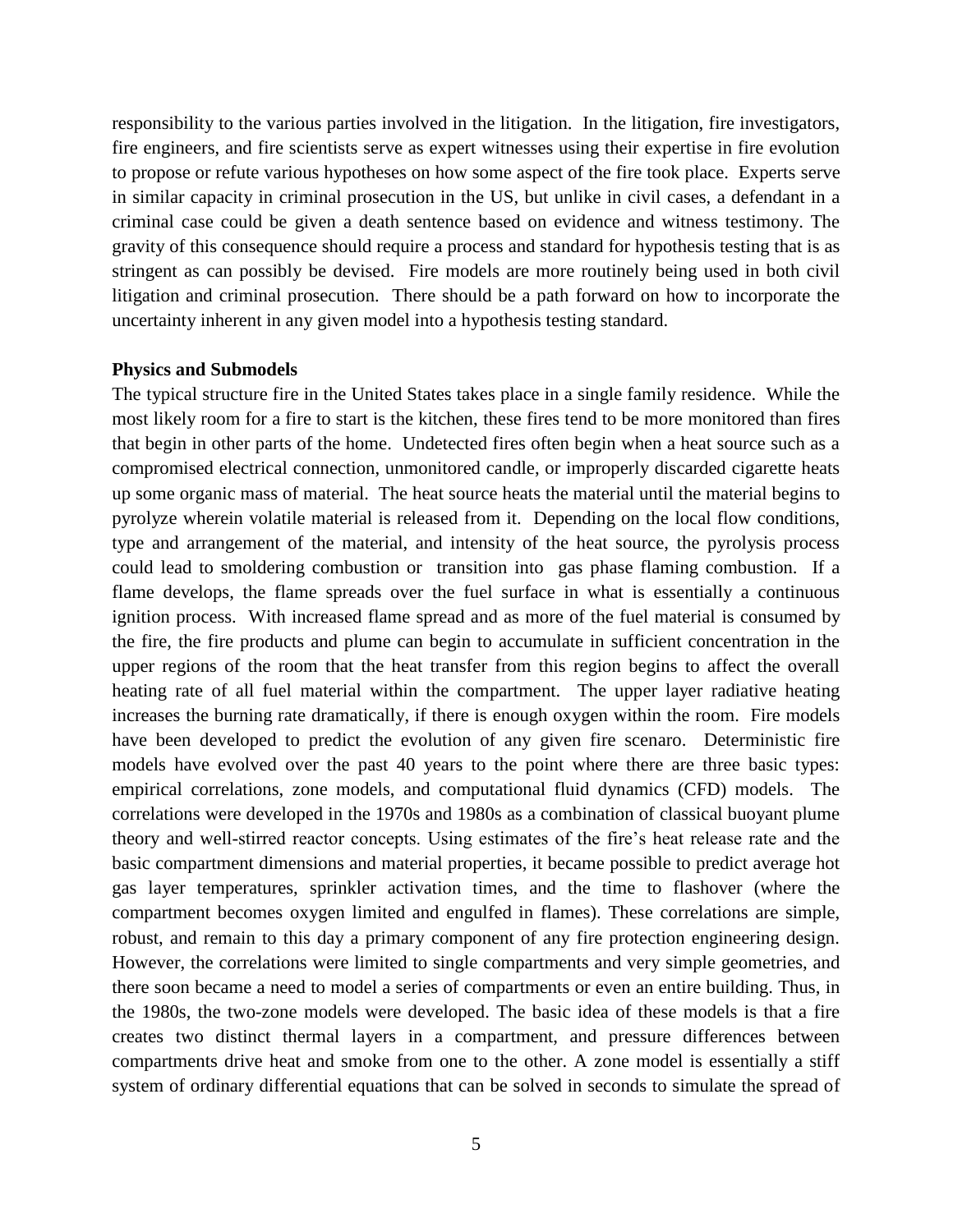smoke and heat throughout a building. As zone models became widely used through the 1990s, geometrical limitations once again drove the profession towards more complex modeling tools. Computational fluid dynamics (CFD) codes were soon being developed for fire specific problems. An overview of the issues in CFD modeling of fire is provided by McGrattan (2005). With CFD, there is no need to limit the computational domain to conform to the basic two layer concept, and, thus, a much wider array of applications opened up, coinciding with the architectural trend towards unconventional building design.

Regardless of type, what distinguishes a fire model from any other type of simulation tool is the source term in the energy conservation equation; namely the fire. The fundamental physical process that drives fire phenomena is the combustion process which can occur either in the gas phase, or within a porous medium, or on the surface of a material. In the overall evolution of a fire, the gas phase flaming reaction represents only one part of the overall dynamic. Torero (2012) detailed the role of combustion science in fire safety engineering. The following discussions consider the same physical processes noted by Torero, but more narrowly discuss the roles of heat and mass transfer analysis to the overall system level modeling. The discussion also identifies the role of data reduction models, many of which require heat and mass transfer models, in advancing the theoretical bases used in fire modeling.

#### Pyrolysis

In fire applications, the fuel is often an inhomogeneous condensed phase material. A significant part of fire modeling is characterizing the thermophysical and chemical properties of arbitrary engineered materials. One requirement of the modeling process is to be able to describe solid thermo-chemical pyrolysis. While the chemistry and the mechanical evolution of the materials have a significant effect on pyrolysis, the amount of fuel produced is also strongly coupled to complex heat and mass transfer processes. The temperature of the material, initially at ambient, increases with convective and/or radiative heating of the material's surface. Because the radiative heat flux in fire scenarios is often larger than the convective flux, it can be important in some scenarios to properly couple the details of the radiative heat flux to the condensed phase fuel. The evolved pyrolysis products from the condensed phase decomposition may modulate the incident radiative field near the condensed phase interface. Typically, the highest temperatures will be achieved close to the surface, but energy transfer in-depth will result in a spatially and temporally varying internal temperature distribution. For some scenarios, it is important to characterize the radiative field coupling within the condensed phase. In general, however, for a decoupled analysis of solid pyrolysis, the evolution of the in-depth temperature field is modeled using an energy balance in a control volume limited by the surface of the material for which the surface energy balance sets a boundary condition.

Pyrolysis tends to be an endothermic process controlled by many chemical reactions which are strong functions of the temperature. Most pyrolysis reaction rates tend to be described by Arrhenius type dependence on the temperature. Depending on the fuel, heating characteristics, and local gas phase species constituents, the pyrolysis process can follow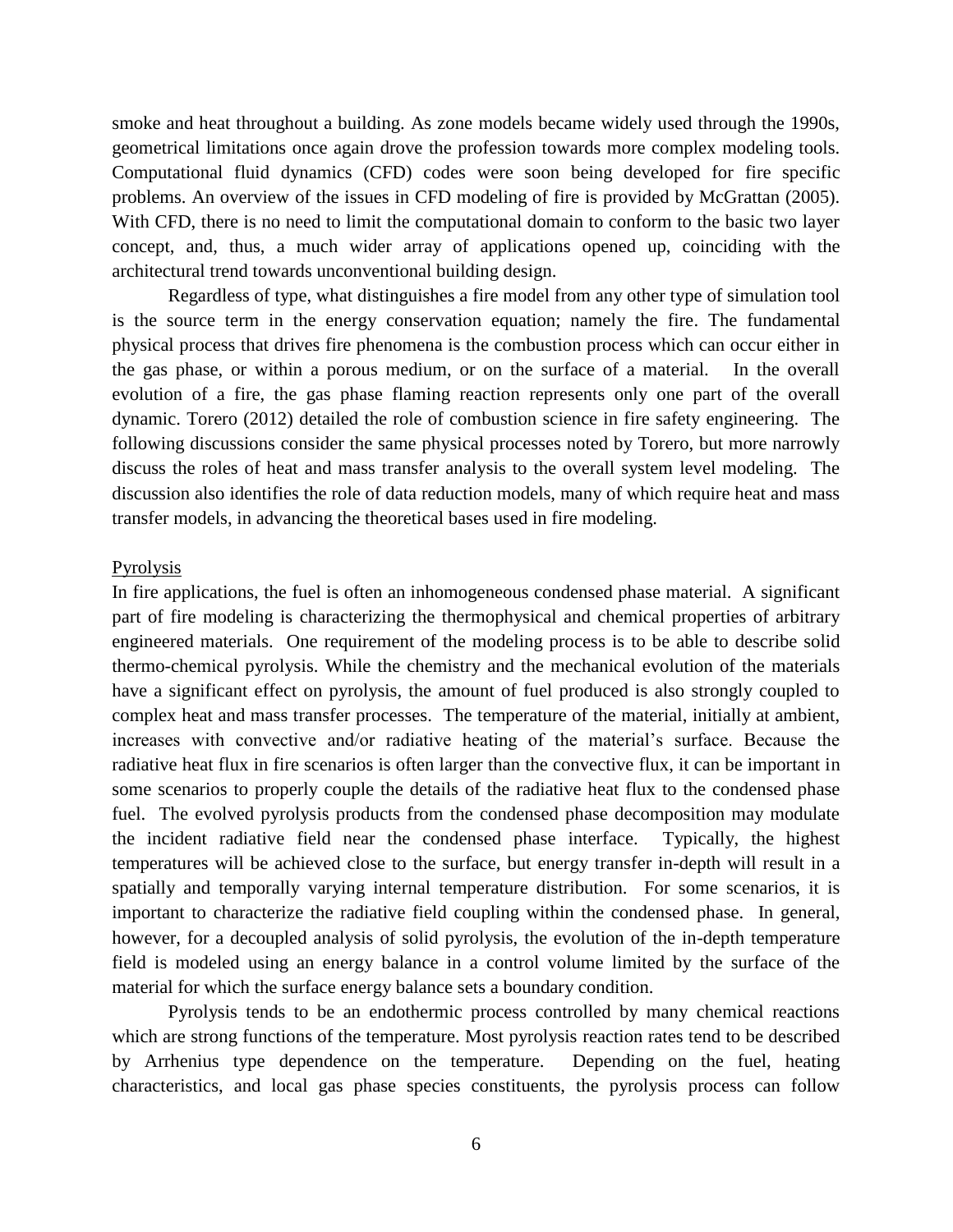distinctively different paths. Because it is difficult to in-situ sample pyrolysing materials in the same way that one can probe gas phase systems, a much less resolved picture exists of the chemical pathways. These paths can be a compendium of numerous reactions that could be sequential or compete against each other. Furthermore, the chemical pathways can be strongly influenced by the presence of oxygen (Hirata et al. 1985, DiBlasi et al, 1993). The effect of oxygen on the degradation kinetics emphasizes the importance of mass transfer effects within the material. In-depth oxygen diffusion is controlled by the structure of the solid. Some materials are highly permeable and allow unrestricted transport of species in and out of the solid. The permeability of the fuel can be a function of many variables including the degradation and consumption of the material and has deserved very little attention in the fire literature. Oxygen concentrations will be controlled by the local permeability and by production/consumption rates, thus indirectly by the temperature distribution. The effects of permeability and pressure are combined in a complex manner to define the flow within the porous fuel medium. This remains an unresolved problem.

For charring materials, pyrolysis leads to the production of gaseous fuel (pyrolyzate) and a residual solid phase char. The char is mainly a carbonaceous solid that could be further decomposed. The secondary decomposition could be complete, leading to an inert ash or to a secondary char that can be further decomposed in a single or multiple steps. Non-charring materials decompose leaving no residue behind. One approach to providing global characterization of the pyrolysis process is to apply thermal analytical methods to thermally decomposing materials.

Often, the kinetics of degradation are parameterized using experiments like thermogravimetric analysis (TGA). In TGA a sample of a material is subjected to a heating history while the mass of the sample is measured as the sample thermally decomposes. Typically, sample sizes for these materials are considered to be sufficiently small that transport time scales are fast relative to chemical decomposition time scales. Hence, the samples can be considered to be thermally and chemically lumped. By assuming that heat and mass transfer processes within the sample are fast relative to the chemical time scales, the mass loss rate is then controlled by the decomposition kinetics. Rate parameters can then be derived from the mass loss rate data, but there are concerns that such data do not adequately represent the true decomposition processes associated with heating rates associated with fires (Conesa, 1996; Burnham and Weese, 2004; Bruns and Ezekoye 2009). Additionally, as research progresses on the effects of inorganic micro and nanoscale additives on flammability, questions are being raised on the role of heat and mass transfer physics on experimental observations (Kashiwagi et al., 2005).

Other details of the decomposition process can be found from tests like differential scanning calorimetry (DSC) (Höhne et al., 2003, Stoliarov, 2008). In DSC two cells, one with a reference material and the other with the sample under consideration are heated with a prescribed temperature time history. Differences in the amount of heating required between the two samples is used to infer the effective thermodynamic parameters of the sample in question. The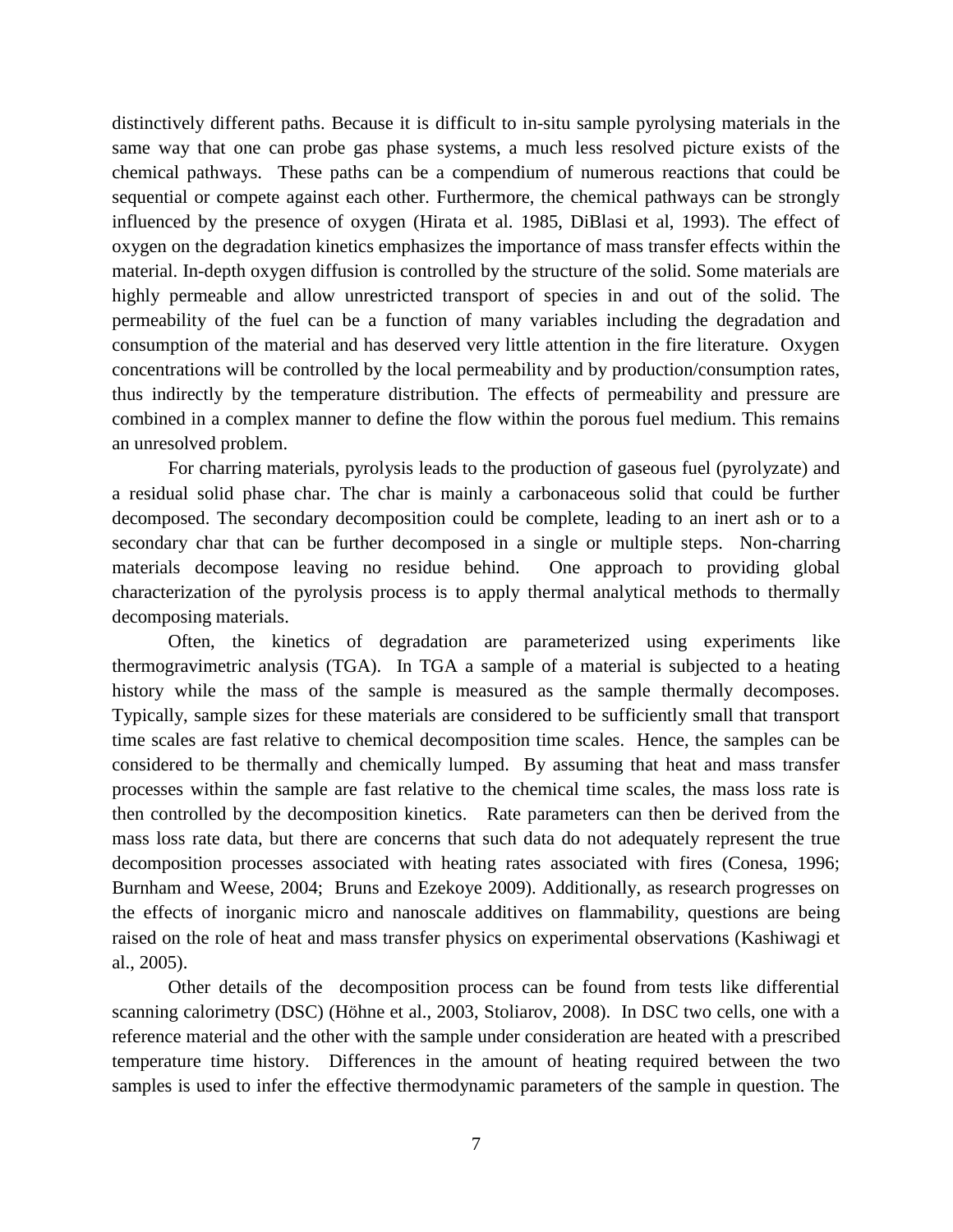data reduction model for the DSC could either be limited to the sample model or could include the furnace and reference material models. Both TGA and DSC based studies tend to produce the relevant constants for reduced chemical mechanisms that represent the complex degradation process. Given that the reaction rate is a strong function of temperature, it is clear that the adequate resolution of the energy equation is paramount in defining the degradation rates.

Prediction of evolved species from the degrading material is important in the ignition phase of a material and may be important in describing the products of flaming combustion. As in other heat and mass transfer applications, computations and models at atomic and molecular scales have begun to play an ever increasing role in characterizing physical processes. The connection between macroscopic and continuum descriptions of material evolution and atomistic descriptions has been made using modified classical molecular dynamics simulation concepts. Various flavors of reactive molecular dynamics (MD) simulation tools and techniques have evolved wherein the electronic and atomic potential energy surface modifications are included in classical MD models as submodels to describe bond breakage steps (Stoliarov et al., 2003; Nyden et al., 2004; Smith et al., 2011). Quantum chemistry calculations are performed offline using either ab-initio tools or hybrid approaches like density function theory to inform the reaction chemistry of the models (Car and Parrinello, 1985).

Because the chemical pathways leading to the pyrolysis of most solid fuels of interest in fire are unknown, many studies have sought to develop reduced chemical mechanisms for the pyrolysis of specific solids following the initial approach of Rein et al. (2006) and Lautenberger et al, (2006). Even for reduced mechanisms, there is still great uncertainty on the chemical pathways, the number of reaction steps required and the parameters associated with them. Data reduction models, used to test these mechanisms and fit the parameters, rely on complex heat and mass transfer models that are coupled with the reduced chemical degradation models containing the unknown parameters. Because of the large number of parameters and degrees of freedom that need to be explored by the optimization process, the required amount of experimental data required in the optimization process (TGA, DSC, cone calorimeter) often becomes infeasible. Even the nature of these experiments and associated uncertainty in the data propagates further uncertainty into the calibrated parameters (Carvel et al., 2011 and Rogaume et al., 2011).

At the continuum scale, fuel decomposition models should also be able to describe heat and mass transfer processes within arbitrary condensed phase materials undergoing thermal degradation. While a framework exists to model such processes using, as an example, the formalism developed for porous media heat and mass transfer (Kaviany, 1991), the details associated with characterization of thermophysical and transport properties remain a challenge. Further, it is generally unclear how to properly specify the appropriate level of complexity required in any particular analysis of a complex composite system in which there are synergistic effects between the materials due to manufacturing features etc. The coupled effects of decomposition and transport are evident when one considers the range of actual degradation behavior that potentially exists in fire scenarios. Common polymeric materials in fire environments range from thermoplastics to thermosets. There are materials that melt and drip,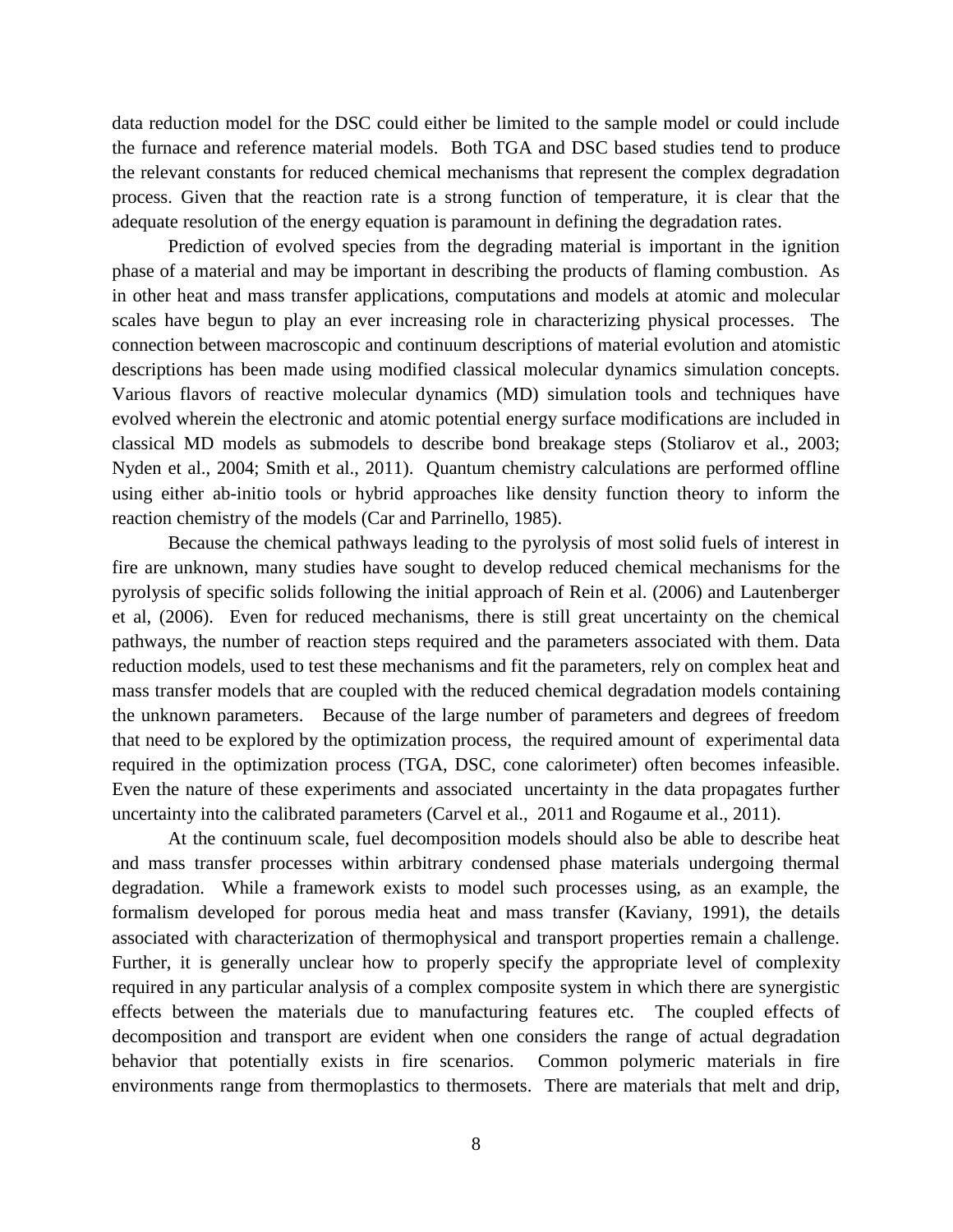while others form a char layer. These gross changes to physical configuration of the material often affect the overall evolution of the fire (Ohlemiller, 2000). At the fundamental level, melt flow depends on the temperature, morphology, and molecular weight distribution of the polymeric system (Berry and Fox, 1968). The fluid mechanics, heat transfer and materials processing literature has developed various ways to model melting and flowing polymeric systems (Denn, 1990; Jaluria, 2001). Because of melting and melt flow, a localized fire could spread by burning droplets or a flowing melt stream to other adjacent fuel packets.

#### Ignition

Ignition is a competition between the exothermic energy release rate and heat losses from the reacting gases to unreacted gas and to the condensed phase fuel. Obviously, a flammable mixture is required before flaming ignition can occur. Before flaming ignition can occur, a sufficient concentration of fuel vapor needs to be available in the gas phase. The solid decomposition products in the gas phase depend on many factors and might be a combination of solid phase pyrolysis and oxidation products. Thus, the product composition might include fully oxidized compounds such as carbon dioxide  $(CO<sub>2</sub>)$ , partially oxidized gases such as carbon monoxide (CO) and other molecules that can have varying levels of partial oxidation. As an example, Kashiwagi and Nambu (1992) studied the degradation products of cellulosic paper showing that there is a significant presence of inert gases like water vapor, fully oxidized gases like  $CO_2$ , partially oxidized products like CO and unoxidized species like CH<sub>4</sub> and H<sub>2</sub>. There is very little data available on the degradation products of most materials relevant to fire, therefore, the mass fraction of flammable gases present in the local products of degradation is generally described by means of a global contribution of all compounds that can be further oxidized. This suggests that together with the gas phase reaction rates, the decomposition products concentration must be known to model ignition.

After pyrolysis gas begins to emerge from the fuel surface, the emerging fuel will encounter the ambient oxidizer and possibly produce a flammable mixture. Given that a complex fuel flow is migrating into the oxidizer flow, the definition of a flammable mixture region is not a simple one. In standard test methods the ambient flow is well defined but in real fires, flow fields are defined by the flames themselves and by the geometry of the environment (obstacles, fuel geometry, etc.) with the possibility of complex flow patterns. After a flammable mixture has been attained, this mixture needs to increase in temperature until a combustion reaction can occur. This process is described in great detail by Fernandez-Pello (1995). Niioka et al (1981) identify an induction time and a pyrolysis time. The pyrolysis time corresponds to the time required to attain a flammable mixture while the induction time is the time for the mixture to reach a temperature at which ignition can occur.

The amount of energy required for ignition can be associated to a Damköhler number (Williams, 1985). The Damköhler number corresponds to the ratio between local residence and chemical times. The chemical time represents the necessary time for the reaction chemistry to occur and is expressed as the inverse of the reaction rate. A critical Damköhler number for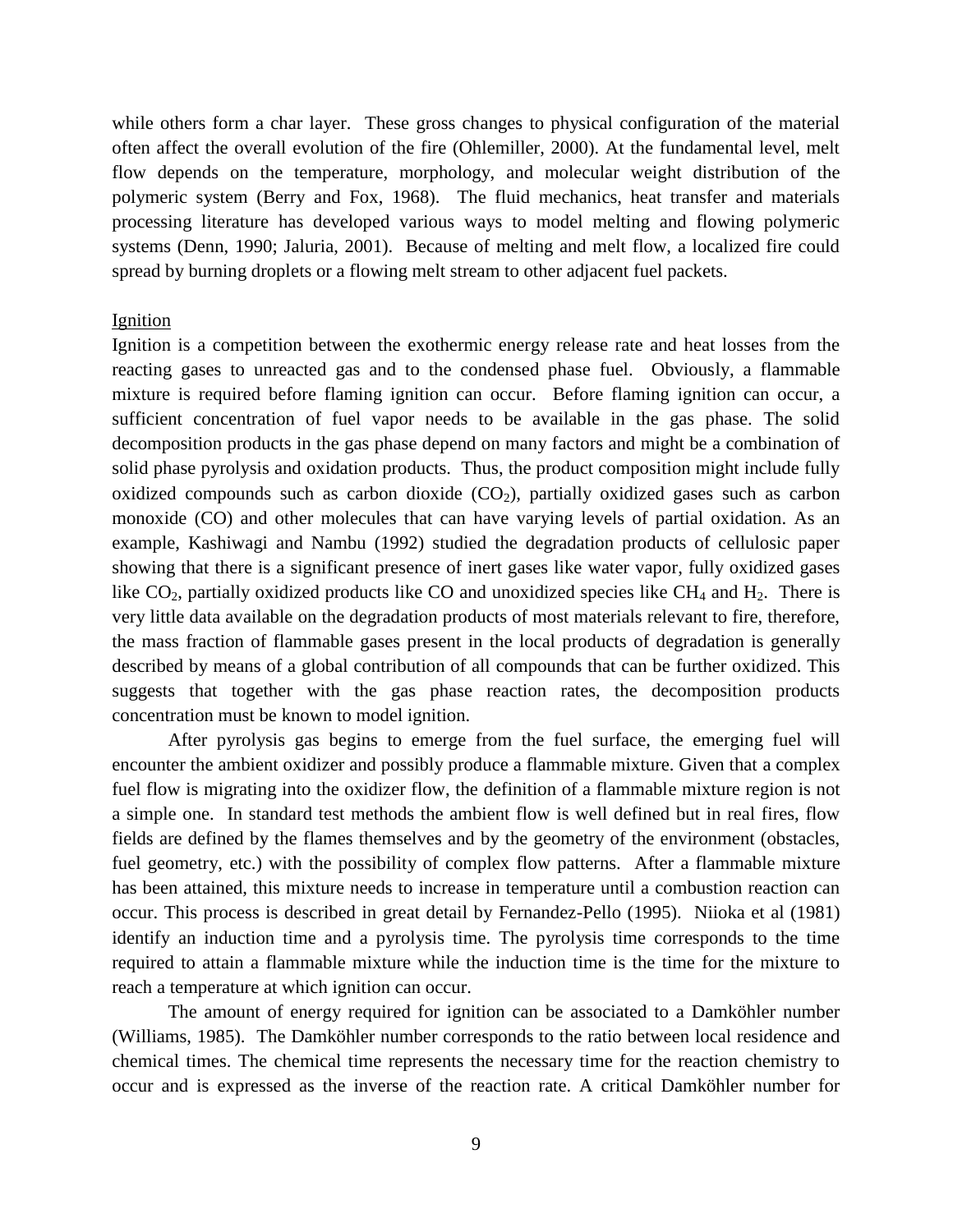ignition can then be established, above which a combustion reaction can proceed. This is probably the most precise way to describe ignition but it requires the full resolution of the flow and temperature fields as well as comprehensive knowledge of the kinetic constants associated to the combustion reaction. While the flow field can be resolved by means of Computational Fluid Dynamics (CFD) the chemistry of most fire related fuels still remains uncertain. Qualitative assessment of the Damköhler number for ignition has only been achieved for a few very well defined experimental conditions such as stagnation flows or boundary layers (Quintiere, 2006).

Auto-ignition in its simplest form is a competition between the exothermic energy release rate associated with oxidation and heat losses from premixed fuel charge. Data on auto-ignition is generally reported as Auto-Ignition Temperatures (AIT) which corresponds to a recorded temperature at the moment where ignition of a flame is first observed. A summary of much of the data available is presented by Babrauskas (2003). Given the complexity of the processes leading to auto-ignition, these values can only be taken as reference values that are a direct function of the specific test conditions. Generally, significant discrepancy is found in the literature with reported Auto-Ignition Temperatures varying more than  $150\text{ °C}$  for a given material.

In practice, ignition is initiated by a pilot flame, hot gases, or hot element. From the perspective of ignition, the exposed solid surface represents not only a boundary between the gas and the solid, but also a potential ignition site. While regression rates can be very different between charring and non-charring materials, at the surface, the main difference between the two material types is the temperatures that can be achieved during pyrolysis. Carbonaceous chars in ambient oxygen environments can reach much higher temperatures than non-charring surfaces. In many cases, vigorous oxidation often termed surface glowing, can initiate gas phase ignition. The actual temperatures reached by the oxidizing char are controlled by heat transfer through the char, transpiration cooling by the fuel produced in-depth, and radiative losses from the glowing surface char.

The presence of a pilot can simplify modeling of the gas phase ignition processes and somewhat reduces the influence of environmental variables. Characterization of the flow field is still required to establish the presence of a flammable mixture and heat transfer between the hot element and adjacent premixed fuel mixture. For some global models, ignition can be assumed to occur at the moment where the lean flammability limit (LFL) is attained at the location of the pilot. To attain the LFL at the pilot location it is necessary to resolve the momentum and mass transport equations simultaneously with the surface boundary conditions.

Given a flammable mixture and an ignition source, the pyrolysis rates at the moment when the flame is established will determine if a flame can continue to exist or if the combustion reaction will cease after the premixed gas mixture is consumed. The feedback from the ignited flame will enhance pyrolysis, but usually, the relatively large thermal inertia of the solid will result in a slow response, therefore it will be necessary for pyrolysis rates to already be sufficiently large even in the absence of the flame heat feedback. If pyrolysis rates are not sufficient, the flame will extinguish and continuous pyrolysis will lead once again to the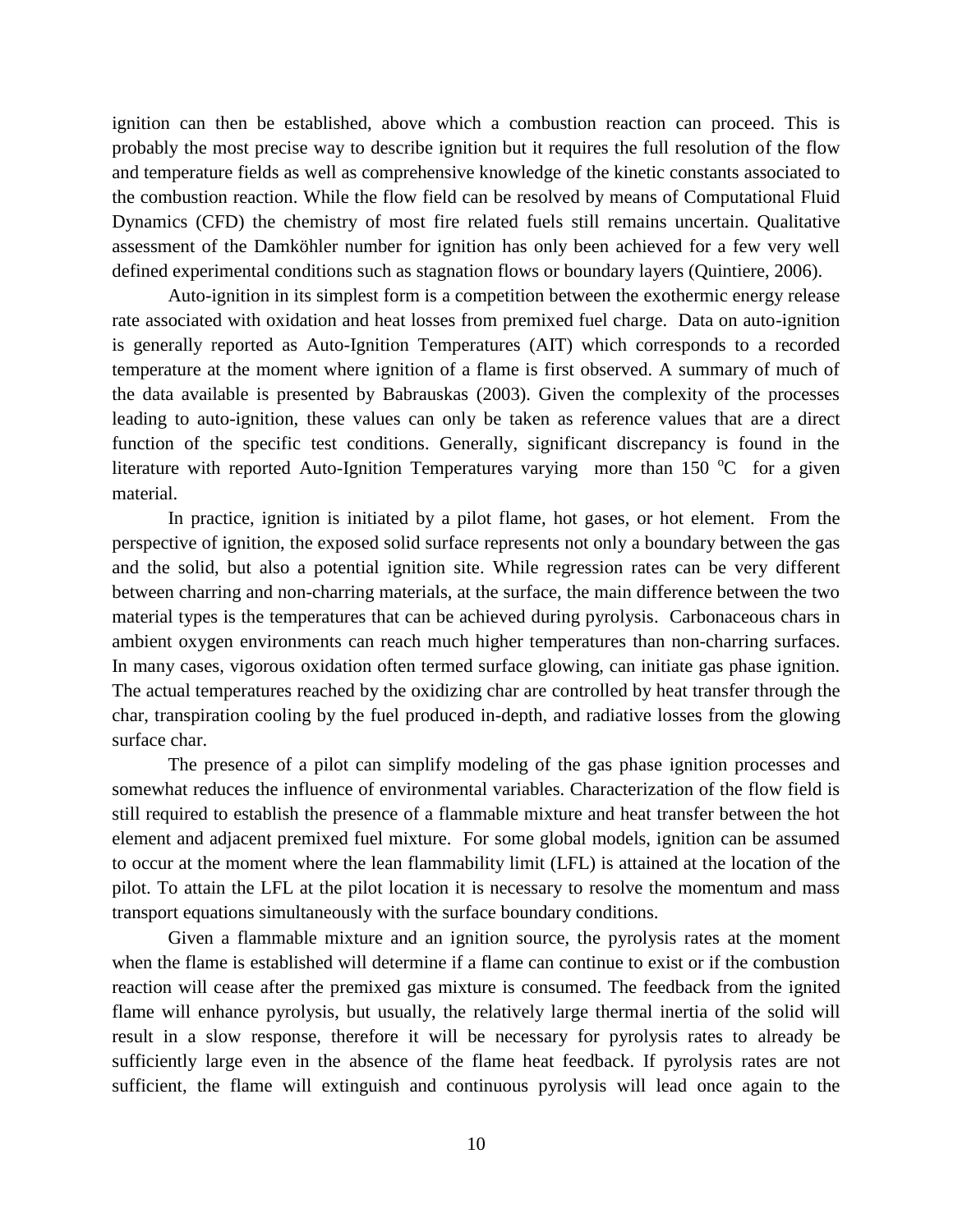formation of a flammable mixture and subsequent ignition. This manifests itself as a sequence of flashes that precede the establishment of a flame over the combustible solid. This process is identical to the "flash point" generally associated to liquid fuels and for solid fuels has been described in detail by Atreya (1998).

The transition between the "flash point" ignition and the established flame, which could also be named the "fire point" in an analogy with liquid fuels, deserves especial attention. The characteristics of the diffusion flame established on a solid fuel surface are defined by the flow field and the supply of fuel. The rate at which both reactants reach the flame zone defines the flame temperature and thus the characteristic chemical time. If the amount of fuel reaching the flame is small, then the flame temperature will be low and the chemical time will be long. As described above, the flow field defines the residence time. A second critical Damköhler number appears, but this time is one of extinction. This concept has been described many times explicitly in the combustion literature (Williams, 1985) but only implicitly in the fire literature. In most discussions simplifications have been assumed leading to simpler parameters that can serve as surrogates for the Damköhler number. Williams (1985) discusses a critical gas phase temperature below which extinction will occur. If the residence time remains unchanged, then extinction is only associated to the chemical time, thus can be directly linked to a critical gas phase temperature. It can be further argued that extinction is much more sensitive to temperature than to flow, thus only radical changes in the residence time need to be addressed making this criterion a robust one. A more practical surrogate to the Damköhler number is a critical fuel mass flux criterion. The concept of critical fuel vapor mass flux for ignition resembles elements of premixed flame quenching. The attainment of a critical mass flux of fuel will be the single parameter defining the flame temperature and thus the Damköhler number (Rasbash et al, 1986). Furthermore, under more restrictive conditions the critical mass flux can be associated to a critical solid phase temperature (Thomson et al., 1988 ).

# Combustion

Once gas phase ignition has occurred heat and mass transfer processes allow the flame to creep across the fuel, this process is referred as flame spread and has been the subject of many studies in the literature. Flame spread is effectively a sequence of ignitions, therefore will not be described here. A summary of the different flame spread studies is provided by Drysdale (2011).

A flame is described by thermal and diffusive balances with extremely sensitive temperature dependent reaction terms. The characteristic length scales in flames defined only once one appropriately characterizes the thermal and mass transport thermophysical properties. Because of the disparate length scales in a practical fire scenario, the length scale ratio between a typical flame thickness and the compartment geometry typically preclude the ability to describe the flame with adequate resolution. There are many issues to address when describing the gas phase chemistry evolution in fire models. More important than the details of the flame is that a model should be able to describe the gross heat release rate which produces the density change and dilatation in the velocity field. Depending on the quantity of interest from the fire model,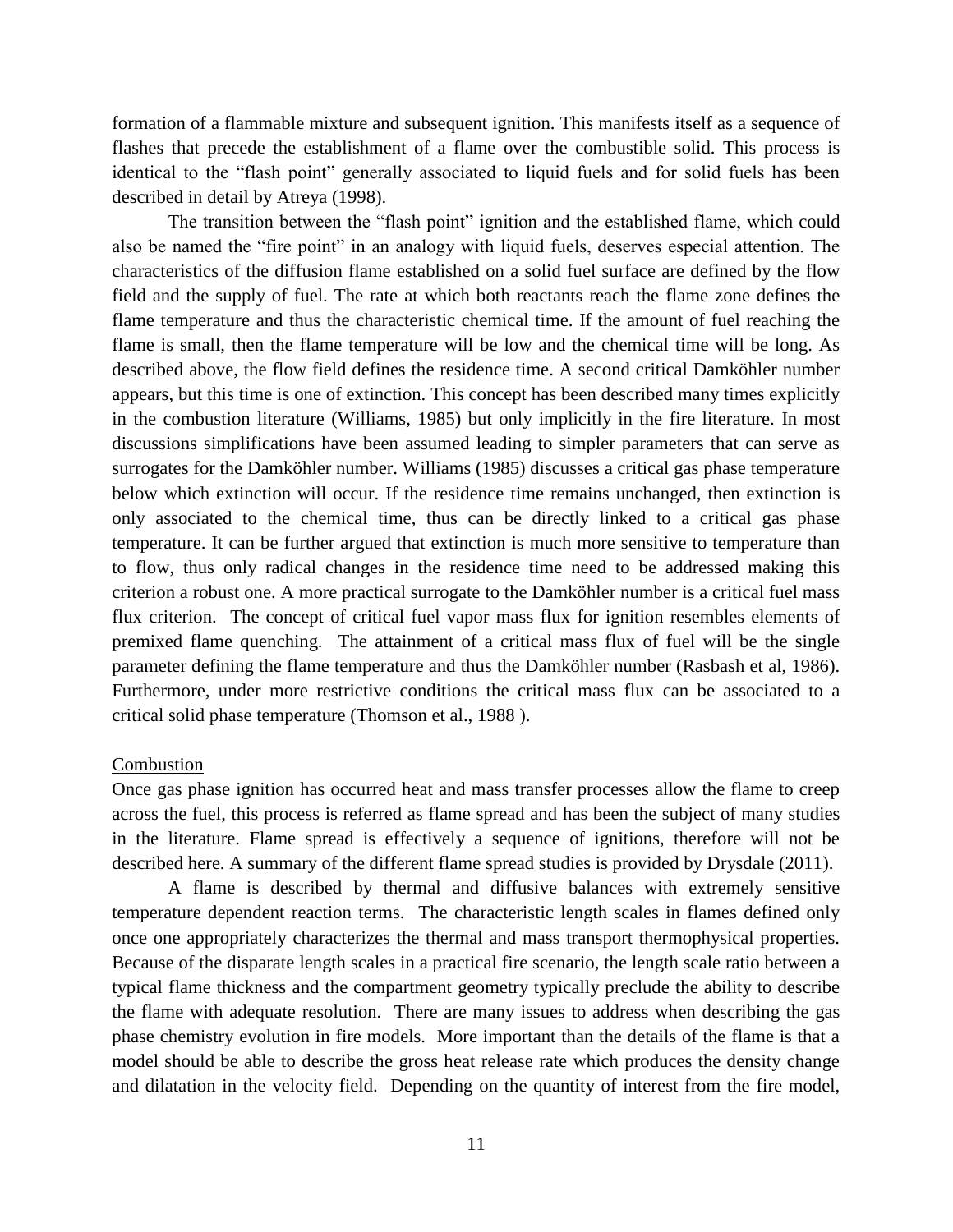this may not be the most important chemistry issue to address. Much of the hazard posed by fires is associated with the toxicity of incomplete products of combustion such as carbon monoxide, hydrogen cyanide, and soot coated with hydrocarbons (Pitts, 1995). Unlike many scenarios studied in combustion science, in fire modeling, the incomplete products of combustion, particularly CO, are non-negligible in their impact on the overall heat release rate of the combustion process. Significant amounts of carbon monoxide are produced in a typical compartment fire because of the relatively large global fuel to air ratio. Once a condensed phase fuel has ignited, the inefficient mixing of air and fuel in the fire produces copious amounts of incomplete products. Proper description of the evolving product soup requires knowledge of the chemical composition of the condensed phase fuel and its pyrolysis products. These are typically relatively large hydrocarbons that may be also bound to various trace chemicals used as flame retardants etc. Because gas phase combustion in fire is predominantly in non-premixed flames, the pyrolysis gases evolve in high temperature environments and begin to form soot. The kinetic description of soot evolution is extremely complex even for very simple fuels. One description is that polycyclic aromatic hydrocarbon molecules, formed in the pyrolysis gas mixture, coagulate to form nascent soot particles that then grow by surface addition of smaller hydrocarbon molecules and polycyclic aromatic hydrocarbons (PAHs) and by agglomeration (Frenklach, 2002; Öktem, et al., 2005) . Predicting soot evolution is extremely important in fire modeling because the radiation heat transfer in fire is primarily associated with the soot species and because soot impacts sensor activation, human visibility, and respiratory irritation. Even for relatively simple and lower molecular weight fuels, it is very difficult to predict soot volume fractions in a flame to within a factor of two (Mehta et al, 2009, Saffaripour et al, 2011). In-situ measurements have been useful in better characterization of soot evolution.

# Thermal Radiation and Soot

Fire evolution and spread is mediated by heat transfer rates. In practical fire modeling scenarios, radiation is the dominant mode of heat transfer (Sacadura, 2005). If one assumes a gray gas model for the gas mixture, and uses a Planck mean absorption coefficient for typical combustion product gases, one can easily show that when the soot volume fraction exceeds approximately 1 ppm, the soot absorption coefficient is larger than the gas absorption coefficient. In most practical fire conditions the soot volume fraction is much larger than 1 ppm in most of the fire. An exception to this rule is very near the surface of a liquid fuel pool. Because the fuel vapor has not necessarily had time to breakdown into soot, there is an abundance of fuel vapor that participates with the incident radiation. It is in this near surface region that a gray gas model might be most limited. Work in the heat transfer literature has been useful in parameterizing fuel spectral absorption coefficient models (Fuss et al, 1997). The spectral details of the absorption coefficient and its modification of the radiative intensity determine the true incident flux on the fuel surface. Depending on the interface's radiative properties, these spectral effects could be important.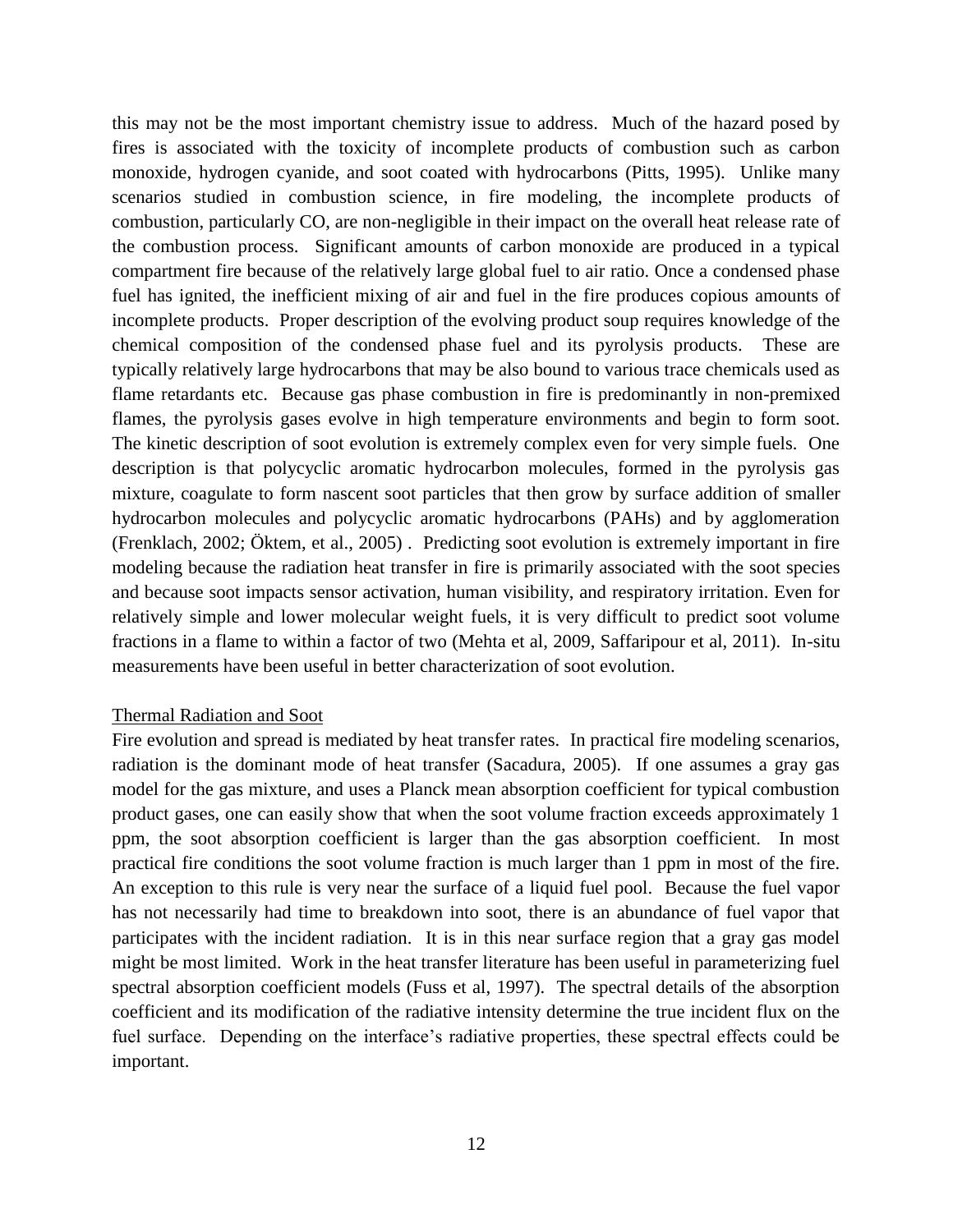Typical measurements used to characterize the soot properties are laser based extinction experiments and laser induced incandescence experiments. Both extinction and LII measurements are grounded in heat and mass transfer fundamentals. Considerable effort has gone into developing detailed descriptions of soot morphology with a goal of better characterization of the soot radiation properties and soot transport physics. Sorensen and coworkers (e.g., Cai et al, 1995), Faeth and coworkers (e.g., Köylü and Faeth, 1994), and Mulholland and coworkers (Zhu et al., 2000) characterized the mass fractal and optical properties of soot aggregates. The morphological characteristics of soot aggregates somewhat modify their radiative emission properties but do not markedly change the absorption properties if reasonable approximations are made about the soot primary particle size and volume fraction. These changes in radiative properties are neither significant for measuring soot volume fraction by extinction nor for simulations of most compartment fires. Where these morphological effects do matter is in models for smoke detection systems. Smoke detectors sense smoke using either optoelectronic or mobility principles. In both cases, the morphological properties of the smoke play a role in the detection sensitivity. A model for the radiative scattering processes in smoke detector activation was reported by Upadhyay and Ezekoye (2005), and the role of soot fractal dimension on detector processes was discussed. For LII, Knudsen number effects on the cooling rates and subsequent interpretation of LII signal outputs have been useful in validating experimental techniques (Daun et al, 2007).

While soot primarily absorbs thermal radiation, water droplets from sprinkler and mist fire suppression systems scatter radiation. From a fire design perspective, water sprays/curtains are sometimes used as radiation shields. The heat transfer submodel in a fire model should be able to model droplet scattering physics (Dembele et al., 1997). Depending on the characteristic length scales of the droplet cloud, particles can either be modeled using either a Rayleigh limit or a geometrical optics limit. For intermediate scales, full Mie analysis may be required, but approximations are often made in the specification of the phase function Additionally, the effects of both water vapor and water droplet size distribution may be included in the analysis as was done by Dembele et al.

Turbulence radiation interactions have been investigated in the literature to determine if including improved estimates of temporal and spatial temperature fluctuations affects radiative heat transfer predictions (Li and Modest, 2002). The nonlinear dependence of radiative intensity on temperature implies that for some applications, there will be significant deviation between the temporally and spatially averaged radiative emission relative to estimates based on the temporally and spatially averaged temperature.

In depth radiative transfer in some materials, particularly many polymer systems, has been shown to affect the thermal degradation and ignition characteristics of the material. As an example, Bal and Rein (2011) recently noted the importance of including in-depth radiation modeling to properly predict the ignition time of polymethylmethacrylate using a thermal ignition model. Thermal radiation induced damage and heating has also been important to characterize and analyze in the development of increasingly burn resistant protective garments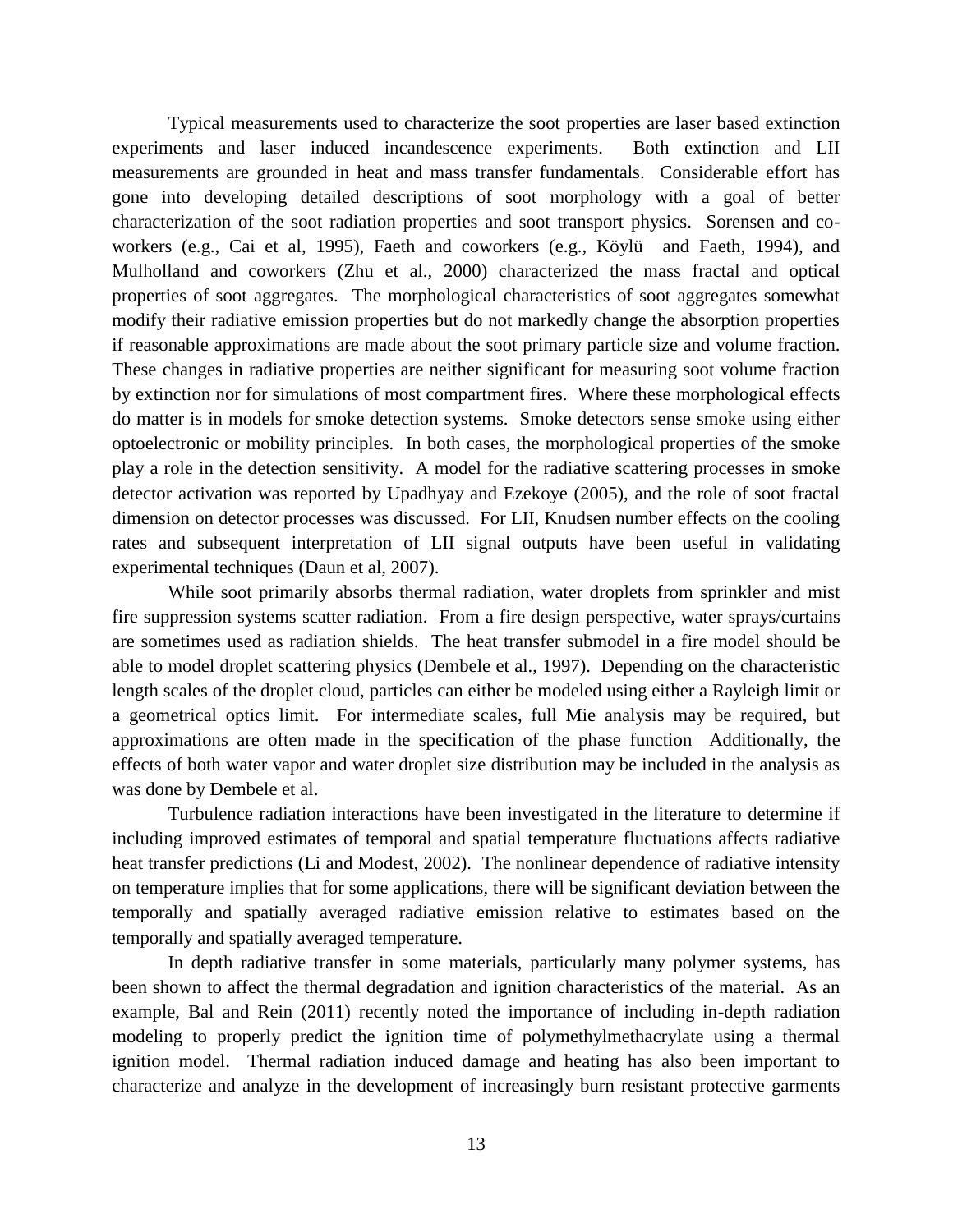for firefighters and warfighters. Mell and Lawson (2000) applied heat transfer fundamentals to characterize the mechanisms controlling the protective properties of firefighter personal protective equipment.

### Smoke and Convective Heat Transport

Fire modeling has contributed to and borrowed from developments in computational fluid dynamics in developing gas phase flow models (McGrattan, 2005). In many respects, this is one area in which fire modeling has the strongest validation. While the turbulent flow processes can be quite complex and involve variable density and composition, there is an underlying physical model (i.e., Navier Stokes) that describes the flow evolution over a range of scales. The challenge in this area of modeling is in developing submodels for physics that occur at scales smaller than the computational grid. Fire gas phase flow modeling typically takes place in compartments with characteristic length scales on the order of meters. Dissipative length scales (whether Batchelor or Kolmogorov) are often millimeter or sub-millimeter for the velocities encountered in compartment fires. It is currently infeasible to simulate processes across the range of scales. There are many approaches to modeling subgrid scale mixing in CFD, but fire modeling has traditionally looked to the meteorological literature because of its emphasis on low speed, buoyancy-driven flow (Smagorinsky, 1963; Deardorff, 1972; Germano *et al*., 1991).

### Structural Response

Structural components can be compromised either by high heat fluxes or by oxidative damage. It is necessary to be able to couple the combustion evolution with descriptors of structural evolution. The overall time scales over which structures evolve are considerably longer than the time scales associated with the flow processes. On the other hand, the spatial resolution required to model structural component thermomechanical evolution is at much more resolved scales than what is typically available from fire simulation. As such, sensible ways of coupling the fire flow evolution to the structural evolution are necessary. For many scenarios, the structural evolution can be decoupled from the fire flow evolution. There are, however, scenarios in which fire induced changes in the structure strongly modify the evolution of the fire. One obvious case in which the fire affects the structure which in turn affects the fire is window glass failure. As already noted, fuel loads for typical fire compartment scenarios are globally rich. In the fire literature, the resulting fires in such compartments are said to be ventilation limited. For ventilation limited fires, the heat release rate within a compartment is controlled by the oxygen mass flow rate into the compartment. Thus, a change in the availability of oxygen entering the compartment associated with a window breaking or a door being opened dramatically impacts the fire evolution. Time scales over which a door might be breached by a fire are considerably longer than the times required to fail a window. Simple models are available for window breakage that rely on the heat transfer rates to the window, the geometry and constraints on the glass (Cuzillo & Pagni, 1998). Given the variability in window types, age, and condition, one can perhaps only view such models as being statistically descriptive. Glass breakage models rely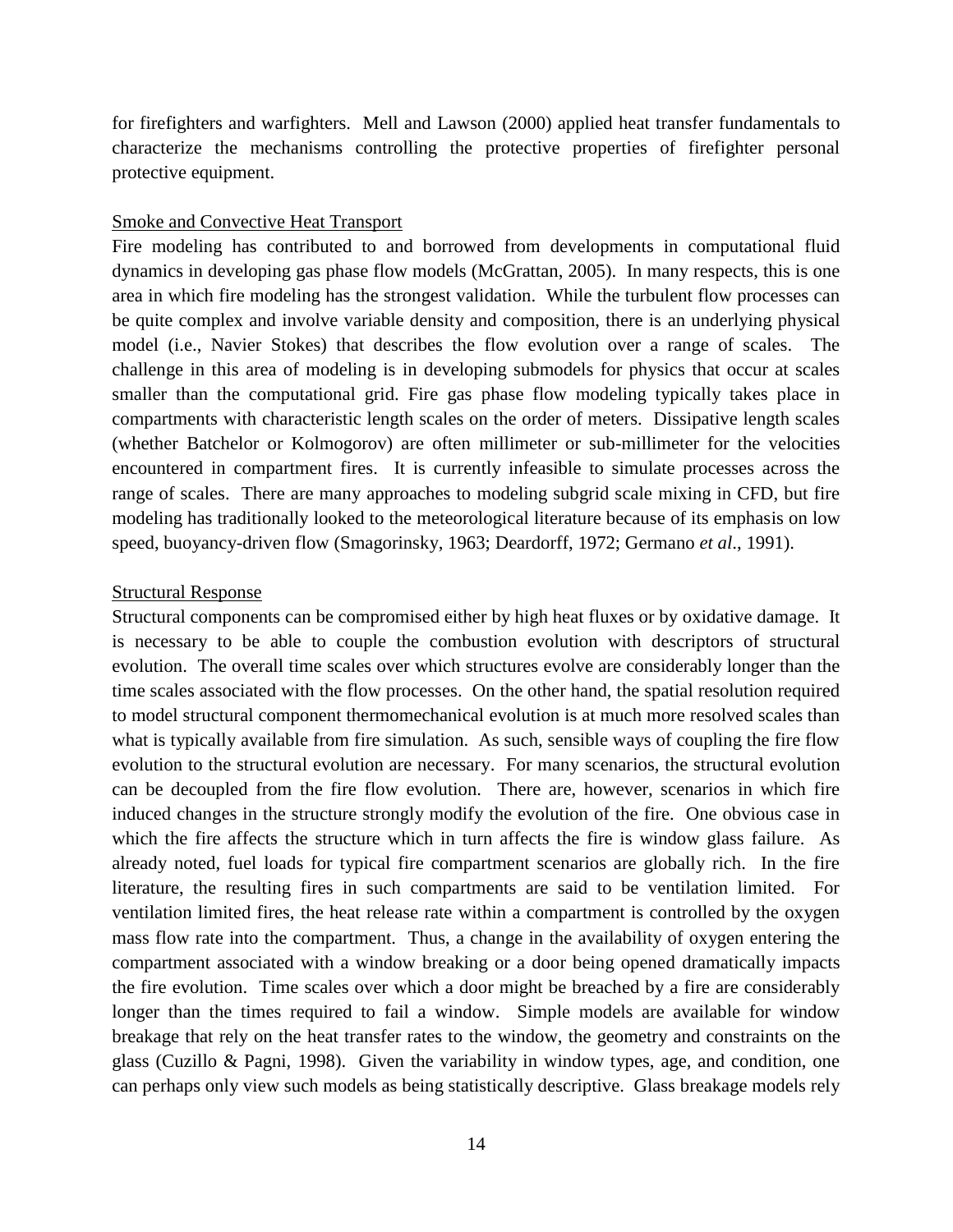on thermomechanical models for the glass and window system. Glass heating by convection and radiation is important to the overall model. Details like the insulating properties of the window cladding strongly affect the crack growth and propagation. Initial microscale features of any particular glass sample provide a state of stress on the boundaries (e.g, associated with the glass being cut) and in the interior that affect breakage. In spite of this complexity, it is extremely important to provide a means for implementing window/glass breakage into fire models because of how dramatically such failures affect the subsequent fire evolution.

A slightly simpler problem is the modeling of the behavior of structural systems in fire. In this case, the potential of a structural system to affect the nature of the fire is only as a thermal boundary condition until major structural collapse (usually late in the fire evolution) occurs. By exploiting the time scale differences, one can decouple the gas phase evolution and the solid phase and the fire becomes only the forcing for the heat transfer to the solid mechanics models (generally finite element models) that are normally used to establish the evolution of a structure (Usmani et al. 2001). Interestingly, the detailed mechanical properties of common building materials are not well known at elevated temperatures associated with fire (Hu et al, 2009).

To be able to define the temporal and spatial evolution of a structure during the event of a fire, the following issues need to be resolved:

1. The temporal and spatial evolution of the gas phase fire thermal, flow, and species fields should be known.

2. The evolution of the gas phase fields determines the temporal and spatial evolution of the heat exchange between the structural elements and the gases.

3. With thermal boundary conditions defined on the structural elements, detailed analysis can then take place for the structural elements. For materials like steel the transient energy equation consists only of heat conduction and enthalpy terms with variable thermal properties, but for other more complex materials such as concrete or plaster board, complex mass transfer equations need to be resolved to account for the vaporization enthalpy as well as moisture migration.

4. The spatial and temporal evolution of the temperature of the structural elements affects the material and mechanical properties of the solid which determine stresses and deformations within the structure.

5. The results of these calculations can be used to establish quantitative failure thresholds.

The comprehensive formulation of the problem requires the coupling of the gas and solid phases. Explicit finite element models coupled with transient CFD models become a necessity if the complete interaction is to be resolved. Despite many attempts to do this, there is currently no combination of models that solves the coupled effects of fire and structure. Furthermore, there is currently no CFD model that comprehensively resolves the fire at the necessary scale and with full detail. Finite element models are more advanced but many of the mechanical and thermal properties that serve as inputs are still unavailable.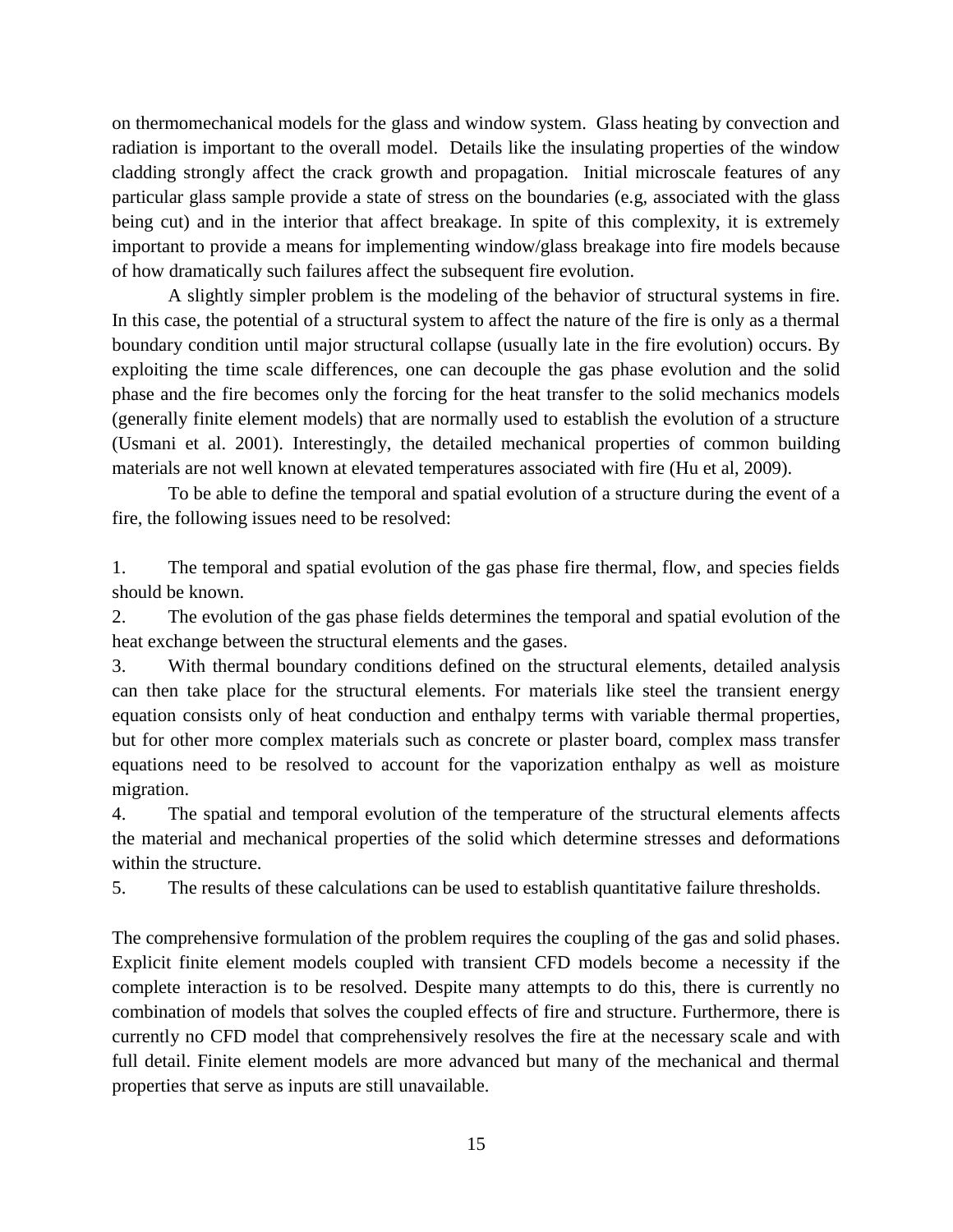Numerous alternative approaches can be found in the literature, some of them are well argued simplifications that use the characteristics of the problem to either relax the coupling between gas and solid phase or simplify certain terms of the equations. Among these simplifications are simplified connection models, constitutive property models, total heat transfer coefficients and spatial and temporal averaging of the gas phase. These simplifications take advantage of the very different time and length scales of the solid and gas phase problems to decouple and simplify many of the processes. When correctly argued these approaches are perfectly valid and provide a true assessment of the performance of the structure as well as quantified error bars linked to uncertainties and simplifications (Buchanan, 2002).

The equations used in simple numerical methods are derived from simplified heat transfer approaches. For example, a quasi-steady-state, lumped heat capacity analysis can provide the temperature rise of unprotected steel members, while for protected steel members, the thermal resistance provided by the insulating material can be accommodated by empirically derived correlations (c.f. the Structural Eurocodes methodology (CEN, 2005)). These approximate methods allow the designer to use any appropriate gas-phase temperature-time curve, but their generality remains uncertain.

Advanced models based on numerical heat transfer methods provide a more general approach and are becoming increasingly popular both in a research and industrial context (Cox and Kumar, 2002). Their advantages lie in the ability to define an arbitrary gas-phase boundary condition and to perform conjugate heat transfer calculations in which the surface temperature is obtained from the balance of the gas- and solid-phase thermal conditions (Patankar, 1980). The analysis is typically performed in three-dimensions, thereby overcoming the limitations of simpler approaches which consider only the in-depth direction. There is a significant challenge in achieving sufficient grid resolution within the solid, where much smaller cells are normally required due to the steep thermal gradients, especially when structured meshes are adopted (which may demand a similar cell size in the gas and solid phases) (Kumar et al., 2005); this can be overcome using unstructured meshes, or by coupling to an independent high resolution mesh within the solid, though in the latter case there will still be limitations associated with the resolution of the surface cells, e.g. where these are not able to fully resolve the details of the geometry, such as an I beam. In addition, temperature-dependent properties can easily be incorporated into the calculations for greater accuracy.

The resolution of the thermal gradients is necessary to model structural behavior in fire. Without precise thermal gradients phenomena such as connection behavior, thermal expansion, thermal bowing or tensile membrane action cannot be reproduced. These phenomena determine the evolution of the structure as it is being heated and allow identifying potential forms of failure (Usmani et al, 2001). Furthermore, the potential for concrete spalling is strongly defined by temperature gradients.

A second approach that is equally valid is that of establishing a series of constraints in the form of codes and standards. These constraints guarantee a simplified environment that can be quantified by means of a simple representation. The most common of these code based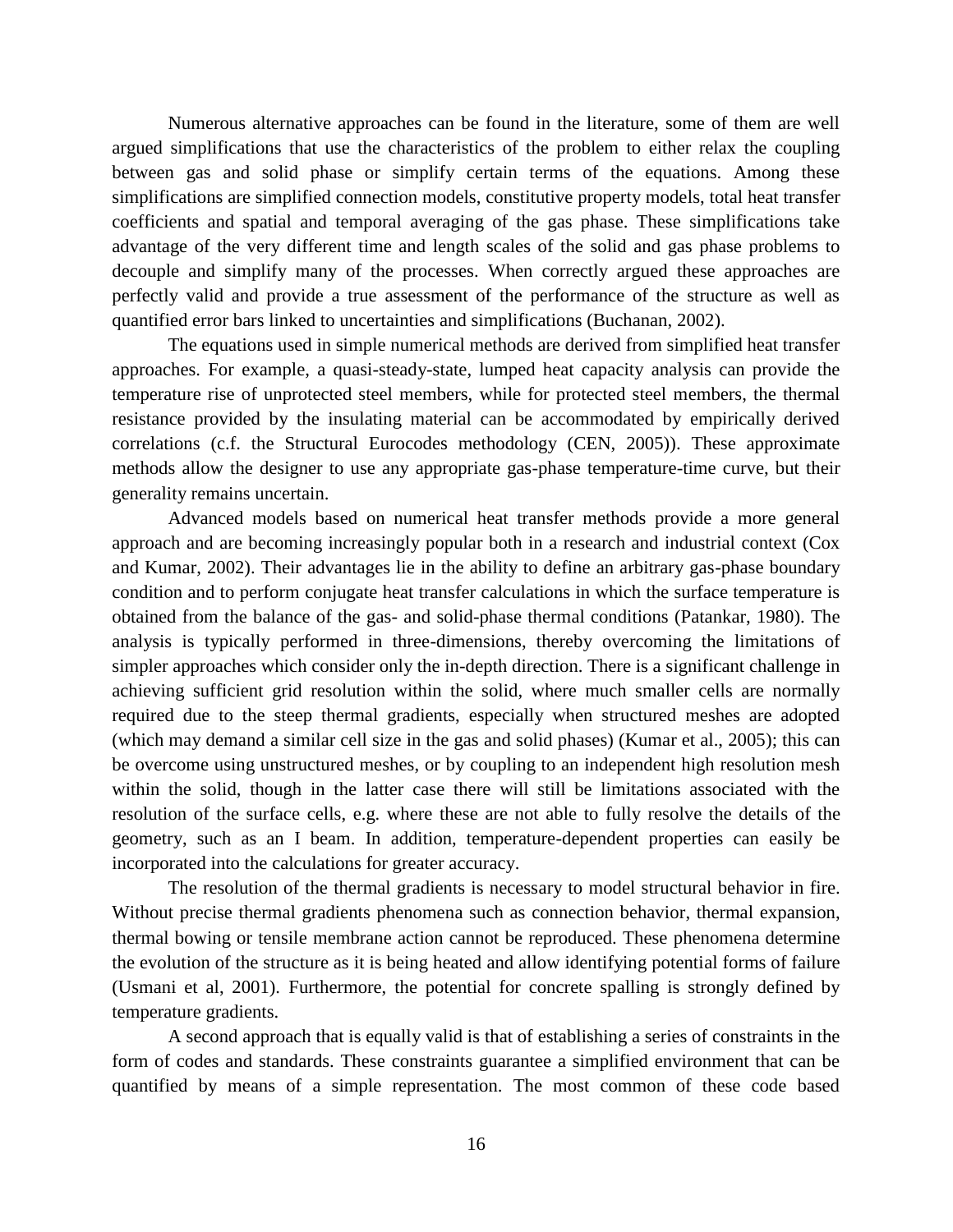constraints are the requirements for compartmentalization. By reducing all buildings to a summation of standardized compartments, the evolution of the fire can be reduced to an energy balance and thus both gas and solid phase behavior can be deeply simplified. This particular approach still provides a true assessment of performance. The error bars, in this case, are linked to the simplifications of the physical models defining the gas and solids but also to the deviation of the real compartments from the standardized ones (Thomas and Nilsson, 1973, Harmathy, 1981)

An approach that is acquiring popularity is that of using simplified models coupled with probabilistic estimations of error. These methods, based on theories of risk and reliability, are only valid if the representation of the physical phenomena incorporates in a correct manner all the necessary variables and couplings and the probabilistic distributions for all poorly defined properties are available. In this case a probabilistic distribution of true performance can be established.

A final method is the relative assessment of performance. This method creates a realistic scenario and assesses the performance of a system against it. The realistic scenario can be a standardized temperature vs. time curve, a parametric temperature vs. time curve to provide a relative performance of a structural component or system but also a standardized compartment to assess the relative severity of a fire given different fuels. While this approach can be used for the purpose of understanding or for classification, it will never provide true performance assessment.

# Human Behavior and Egress

Modeling human activity in fires has primarily considered the effects of fire on civilian occupants within structures. The type of civilian action in fires that has been most examined has been egress modeling, where the time necessary to evacuate a building is predicted (Gwynne, 2001). One of two different approaches is used in an egress model: either (1) predicting occupant movement speed by using a hydraulic analogy, or (2) assigning each occupant its own behavioral characteristics. The hydraulic analogy predicts movements speeds based on the width of the egress component and the density of occupants within that component. Behavioral models rely simple rules based upon the location of exits, amount of heat or smoke, and assumed mobility data to characterize the evacuation of a structure. Building occupants can affect the fire conditions in a building by actions such as opening doors, windows etc. Similarly, firefighters affect the fire by changing the ventilation in the structure and also by application of water and other suppressants to the fire. However, the effects of occupants or the fire service on the progression of fire are generally not modeled. There is an opportunity for coupling egress models with fire simulations to improve the quality of simulation and support firefighting training and post incident reviews.

# Modeling Engineering Subsystems

The range of engineered systems that are frequently encountered in compartment fires has motivated the development of submodels for heating ventilation and air conditioning systems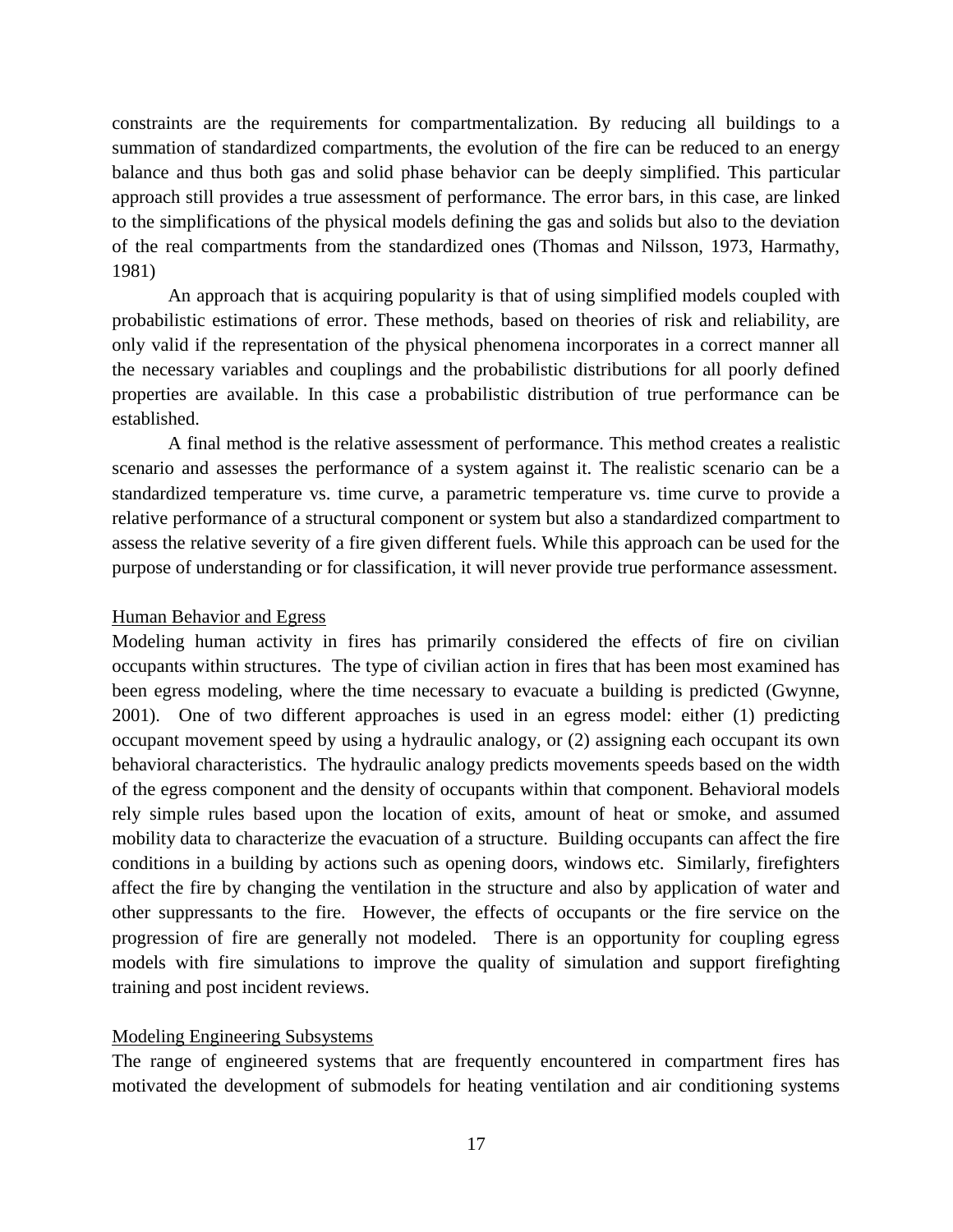(Gaunt, 2000), sprinkler activation (Heskestad and Bill, 1988), and smoke detection (Cleary *et al*., 1999). Typically, these submodels are in the form of an ordinary differential equation involving a handful of empirical parameters. Ideally, these parameters are obtained via a standard test, like the RTI (Response Time Index) of a sprinkler.

In addition to fire protection and building systems, models of measurement devices are commonly added to fire models. For example, gas temperatures are typically measured with bare-bead thermocouples which do not actually measure the true gas temperature but rather the small bead of metal itself. A fire model can easily incorporate simple models of a thermocouple (Welsh and Rubini, 1997) so that model predictions can be compared directly with measurements for validation purposes. Another useful measurement device that can be easily modeled is a plate thermometer, a thin, insulated inconel plate useful for monitoring standard furnace tests (Wickström *et al*., 2007). These simple models of measurement devices help the model user to report the computed quantity in a way that an experimentalist would so that there is less confusion when comparing model and experimental results.

### **Model Verification and Validation**

The use of fire models currently extends beyond the fire research laboratories and into the engineering, fire service, and legal communities. Sufficient evaluation of a model is necessary to ensure that users and regulatory authorities can judge the adequacy of its technical basis, appropriateness of its use, and confidence level of its predictions. This is ever more true due to the emergence of performance-based design as an alternative to prescriptive regulations.

The model evaluation process consists of two main components: verification and validation [ASTM E 1355]. Verification is a process to check the correctness of the solution of the governing equations. Verification does not imply that the governing equations are appropriate, only that the equations are being solved correctly. Validation is a process to determine the appropriateness of the governing equations as a mathematical model of the physical phenomena of interest. Typically, validation involves comparing model results with experimental measurement. Differences that cannot be attributed to uncertainty in the experimental measurements are attributed to the assumptions and simplifications of the physical model.

Consider in turn the three basic classes of fire models. Empirical correlations are typically presented in the form of simple formulae or equations that require, at most, a spreadsheet program to calculate a result. Verification of such models is trivial. Validation is often assumed, given that the models are typically based on full-scale experiments. However, there have been efforts in recent years to compare classic empirical correlations with experiments that were not used in their original development. One study, sponsored by the United States Nuclear Regulatory Commission and the Electrical Power Research Institute [Hill et al. 2007], considered a number of classic compartment fire correlations and found that these correlations tend to over-predict compartment temperatures. This result is looked upon favorably by regulatory agencies who prefer that these simple models err "on the conservative side."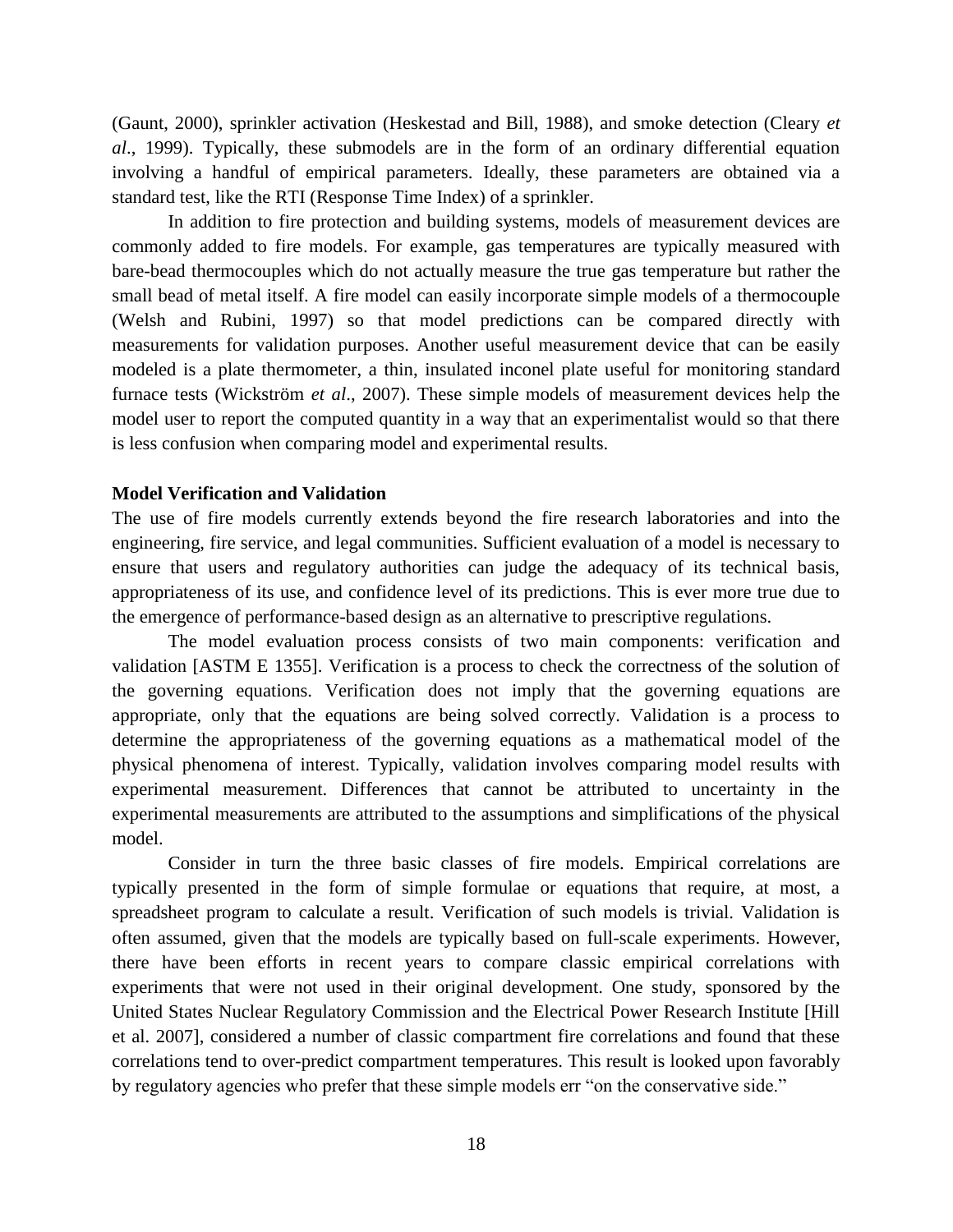Next, consider two-zone models. These models are essentially a set of ordinary differential equations for the average upper and lower temperatures and pressures within a set of compartments. Again, verification of the governing equation solver is straightforward, and this procedure is supplemented by global checks of mass and energy conservation within each "control volume." Validation of zone models has traditionally consisted of comparing model predictions with the results of full-scale experiments in compartments that conformed to the basic assumptions of the model; that is, relatively flat, unobstructed ceilings and simple geometries. More recent validation work [Hill et al. 2007], however, has documented more challenging fire scenarios that highlight the strengths and weaknesses of these models.

Finally, verification and validation of CFD fire models has dominated this area in the past decade. Neither is trivial. Verification of these models takes on many forms, from grid resolution (convergence) studies to checks of the conservation laws of mass, energy and momentum. Validation of CFD models is similar to that of the simpler models -- comparisons with full-scale experiments. Given the abundance of fire test data, it is more practical to compare model and experiment rather than to dissect the model into its constituent parts and evaluate each separately using various analytical techniques. For other fields of CFD, this is unavoidable, but for obvious reasons fire science has yielded a wealth of test data with which to evaluate the models. In addition, regulatory authorities are typically not experts in CFD and prefer simple comparisons of model predictions with experimental measurements as a means of assessing the accuracy of the model.

So what are the challenges associated with fire model V&V?

1. Even though there is an abundance of fire test data, many of these past experiments were not intended for model validation. This means that the experiments are not well-documented, experimental uncertainties are not reported, and the test results are often presented as simple pass/fail judgments with limited data to use for model validation.

2. Experiments conducted prior to the advent of oxygen consumption calorimetry do not provide accurate measurements of the fire's heat release rate. Without this key input parameter, these experiments can only serve as a rough qualitative check of the model.

3. Model validation cannot be static; that is, with each new version of the model, developers need to re-run and re-document the results of the V&V studies. From a regulatory standpoint, if a particular version of the model has been validated, this is the version that shall be used until a new validation study is performed. To address this problem, a substantial repository of validation data is being collected and archived at NIST and an automated procedure has been developed to continually re-run a suite of V&V cases so that model users can cite up to date estimates of model uncertainty.

4. Standards like ASTM E 1355 do not explicitly state how the results of model V&V studies are to be reported, and it does not specify what level of accuracy constitutes "validation." It is left to the model user to decide how to report the results of the study, and it is up to the AHJ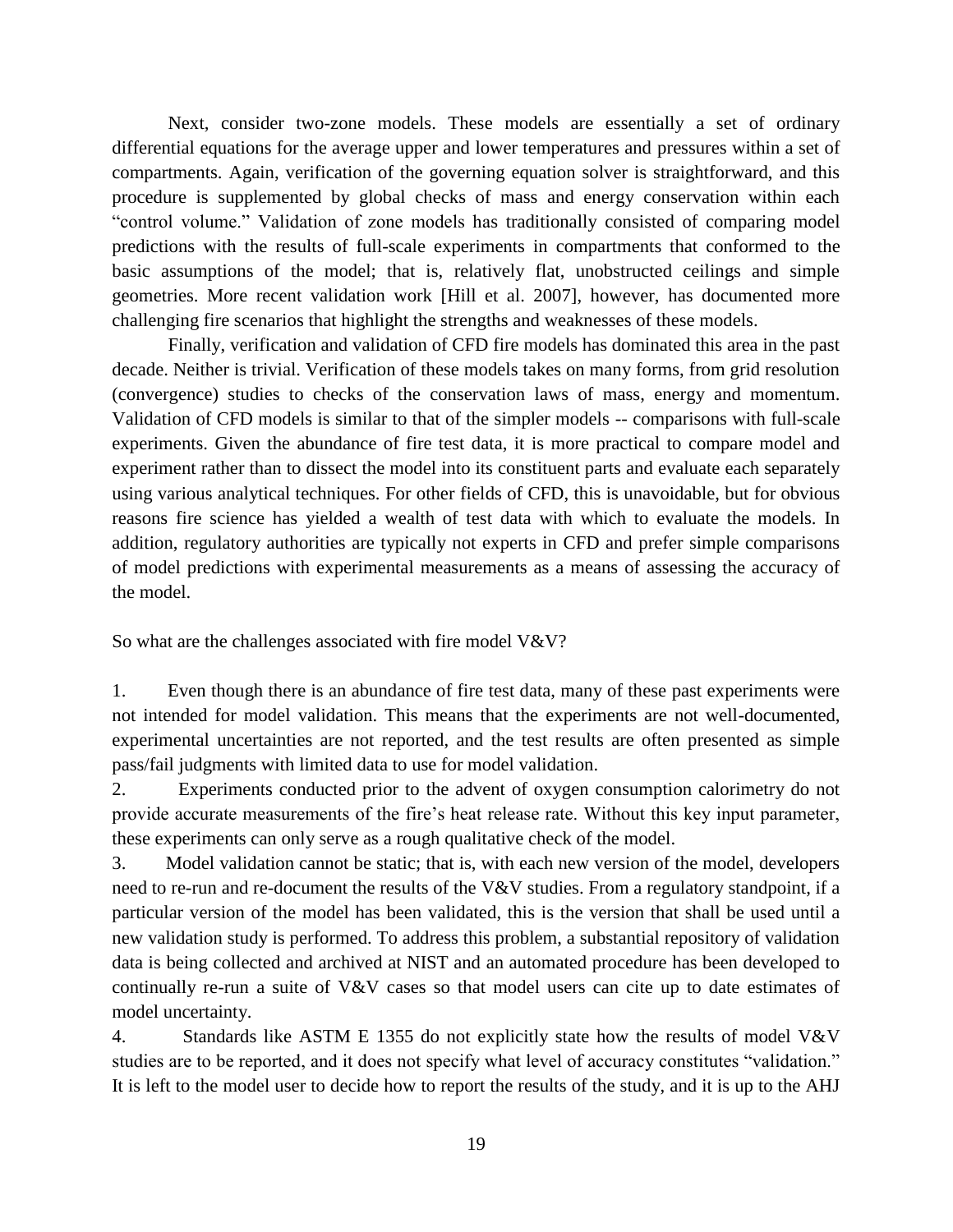(Authority Having Jurisdiction) to decide if the model is appropriate for the given application. In the NRC/EPRI fire model validation study [Hill et al. 2007], the NRC and interested industry and research collaborators developed a relatively simple methodology for reporting model uncertainty. In brief, for a given model and given predicted output quantity, there is a reported relative bias and relative standard deviation that is based on comparisons to a wide range of fullscale experiments. This methodology has been applied in various ways over the years and it is now typical for a validation study to conclude that Model X over or under-predicts Quantity Y, on average, by Z %, with a relative standard deviation of sigma %.

5. From the discussion above, it is apparent that there are fairly well accepted methods for performing model V&V. These methods, however, only quantify *model uncertainty*; that is, the uncertainty in the model prediction due to assumptions and simplifications of the model itself. The issue of *parameter uncertainty*, the uncertainty related to the input parameters, is receiving more attention for two reasons: First, as models become more accurate, the relative contribution of parameter uncertainty to the overall uncertainty increases. Second, the increased use of CFD means that conventional techniques for propagating parameter uncertainty are now much more difficult to apply. Empirical correlations and to some extent zone models lend themselves nicely to the various analytical methods to assess the influence of input parameters on the resulting prediction. CFD does not because these models incorporate more detailed physics and require hours or days of computational time. Adjoint based models are gaining acceptance in many areas of CFD, and such models are likely to be incorporated into fire modeling such that sensitivities can be extracted in computationally efficient ways. In evaluating the uncertainties in model parameters, there are many ways that parameter inference can be performed. One approach gaining favor is the use of Bayesian inference in parameter estimation (Tarantola, 2005). The Bayesian formulation naturally leads to the specification of a probability density function in the parameter being evaluated (Upadhyay et al., 2011). Knowledge of the statistical distributions of the uncertain parameters provides a basis for propagating said uncertainties through the fire model to determine a risk informed quantity of interest (Upadhyay and Ezekoye, 2008).

Based on this list of challenges, there are a number of potential areas for future research. First, consider the need for experiments. There exists a considerable number of experimental data sets in which the temperature, heat flux, species concentrations, and other quantities are measured within a compartment with a controlled fire, usually a gas or liquid fuel spray burner whose heat release rate is accurately measured. These experiments are ideal for assessing the capability of the models to transport and distribute the heat from the fire throughout the compartment. What is lacking are carefully designed experiments in which the fire's heat release rate is not a specified input parameter, but rather a predicted output quantity. The most obvious example is a room filled with furniture, and certainly many experiments of this type have been conducted for various reasons, but the results of these experiments are not particularly useful for model validation because the material properties are typically not measured. Even if they are measured, to some extent, the uncertainty related to the prediction of the heat release rate of a growing, spreading fire overwhelms all other sources of uncertainty to the point where the model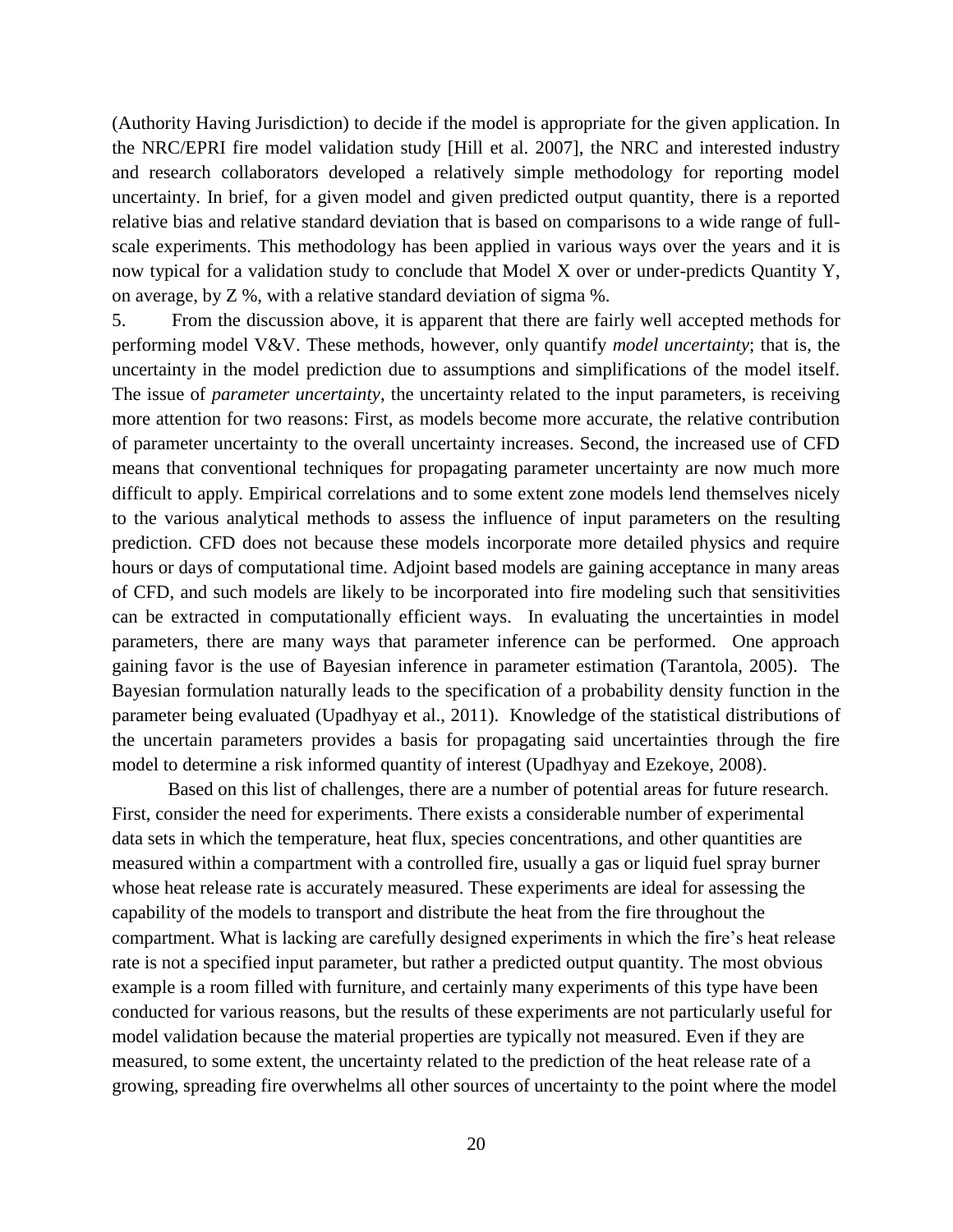at best makes a very rough qualitative prediction of the outcome. What is needed are a series of experiments of increasing complexity that can be used to assess the model capabilities step by step -- first, how well the model predicts the burning rate of a given object, second, how well the model predicts the spread of the fire from object to object, and finally, how well the model predicts the transition from small fire to flashover and beyond. Combining all of these phenomena into a single experiment does not allow for a systematic assessment of the submodels that are adequate and those that are not and need improvement. A key component of this analysis is the propagation of parameter uncertainty. The rate of fire growth and spread is very sensitive to the material properties -- temperature-dependent thermal conductivity, specific heat and density; the choice of reaction mechanism and associated parameters; geometric complexity of the burning object.

### **Inverse Analysis**

 Inverse analysis generally refers to analysis in which the usual ideas of causality are reversed. In the heat transfer literature there has been a large body of work on development of computational techniques for inverse analysis (Beck et al., 1985; Ozisik, 2000). These approaches have been applied to parameter estimation, boundary condition estimation, and source estimation. One can arrive at an inverse solution either through an optimization process in which one seeks to minimize an objective function, defined as the difference between a forward model and some measured or desired. Alternatively, one can formulate a model in an inverse sense and use one of many approaches in the literature to generate the solution. Typically, problems formulated in an inverse sense are mathematically ill-conditioned. For problems developed as a system of equations as might be generated from differential operators or from Fredholm integral equations, an ill conditioned system is identified by the ratio of the largest to smallest singular value for the system (Hansen, 1987). Hansen discusses several approaches to regularization of the system of equations such that meaningful solutions that are less sensitive to measurement noise can be computed. Optimization based inverse analysis has been applied to problems of interest in fire scenarios (Richards et al, 1997, Jahn et al, 2011, Overholt and Ezekoye, 2012). In each of these studies, the authors used forward models for fire evolution to predict compartment fire behavior. Fire researchers at the National Institute of Standards and Technology, among others, have begun to frame a discussion on the use of building fire sensors with very fast computational models for fire for fire growth modeling for firefighter operations (Evans,2003 ; Jones et al., 2001).

Measurement systems for fire systems have also benefitted from inverse analysis techniques. Boundary condition estimation techniques for conduction analysis have been useful in development of heat flux measurement gauges in fires (Lam and Weckman, 2009). In the heat transfer literature, much of the source estimation and boundary condition estimation analysis has occurred for temporally evolving physical systems. Approaches like that of Erturk et al (2002) may be useful in better characterization of furnaces used to characterize material fire resistance and in development of fire detection analysis.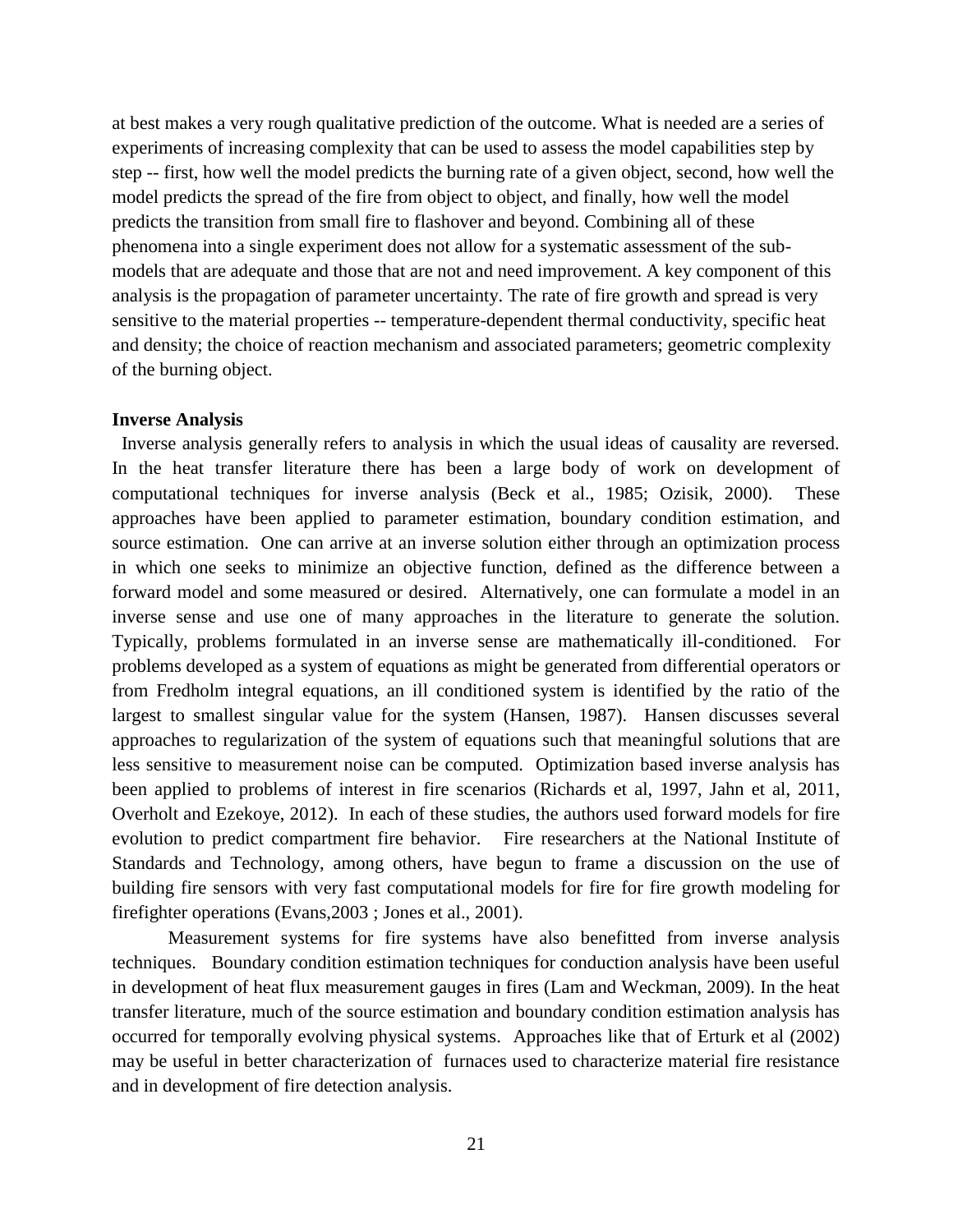Forensic analysis in fire scenarios challenges the limits of inverse analysis techniques. For such problems, the fire often has destroyed much of the evidence associated with its evolution. The National Fire Protection Association's fire investigation reference document (NFPA 921) details the types of signatures that fire forensic analysts should consider in determining the cause and origin of a fire. These so-called fire-patterns include burn patterns on walls, depth of char on wood, spalling of concrete or masonry, glass breakage location, and other damage indicators. Many of these damage processes are thermally mediated, and any model based reconstruction of the fire should be able to predict the observed damage. The implication is that there should be available submodels to predict fire damage assessment as part of the hypothesis validation steps in forensic reconstruction.

### **Conclusions**

Fire modeling represents a broad set of tools at various scales, with different underlying physical models used to design materials resistant to fire, model fire testing equipment, and predict fire ignition, spread, and damage in the built environment. Proper characterization of heat and mass transfer processes is critical to the predictive capability of these tools. In this paper, we have outlined different ways in which ongoing heat and mass transfer research plays a role in advancing fire models.

Several critical areas of research are evident to advance fire models. Perhaps the greatest current need in fire modeling is the need to be able to reliably predict burning rates of real materials. To do so is an interdisciplinary endeavor that requires a more nuanced view of the coupling of experiments and testing with modeling. At the heart of this endeavor is the need for improvements in condensed phase materials evolution models. Such improvements have many possible side benefits including closer integration in use of tests and models for product design. Translation of inverse modeling approaches to fire scenarios could revolutionize fire arson investigation. Fire investigation had traditionally been conducted by nontechnical investigators. Given the potential disastrous impact of an incorrect fire evolution hypothesis being accepted, the need to improve this capability is evident. Development of a fire inverse analysis framework is another interdisciplinary endeavor that will require closer coordination between experimental and computational research. On the computational and modeling side, the largest computational effort for smoke and heat transport or forensic analysis or any compartment scale analysis is the computational fluid dynamics model. Development of low dimensional models for fire flow processes would significantly improve the ability to make multiple runs for either design or forensics applications. As the overall predictive reliability of fire models improve and computing power increases, one envisions routine use of fire models to aid evacuation and firefighting operations during fire hazards.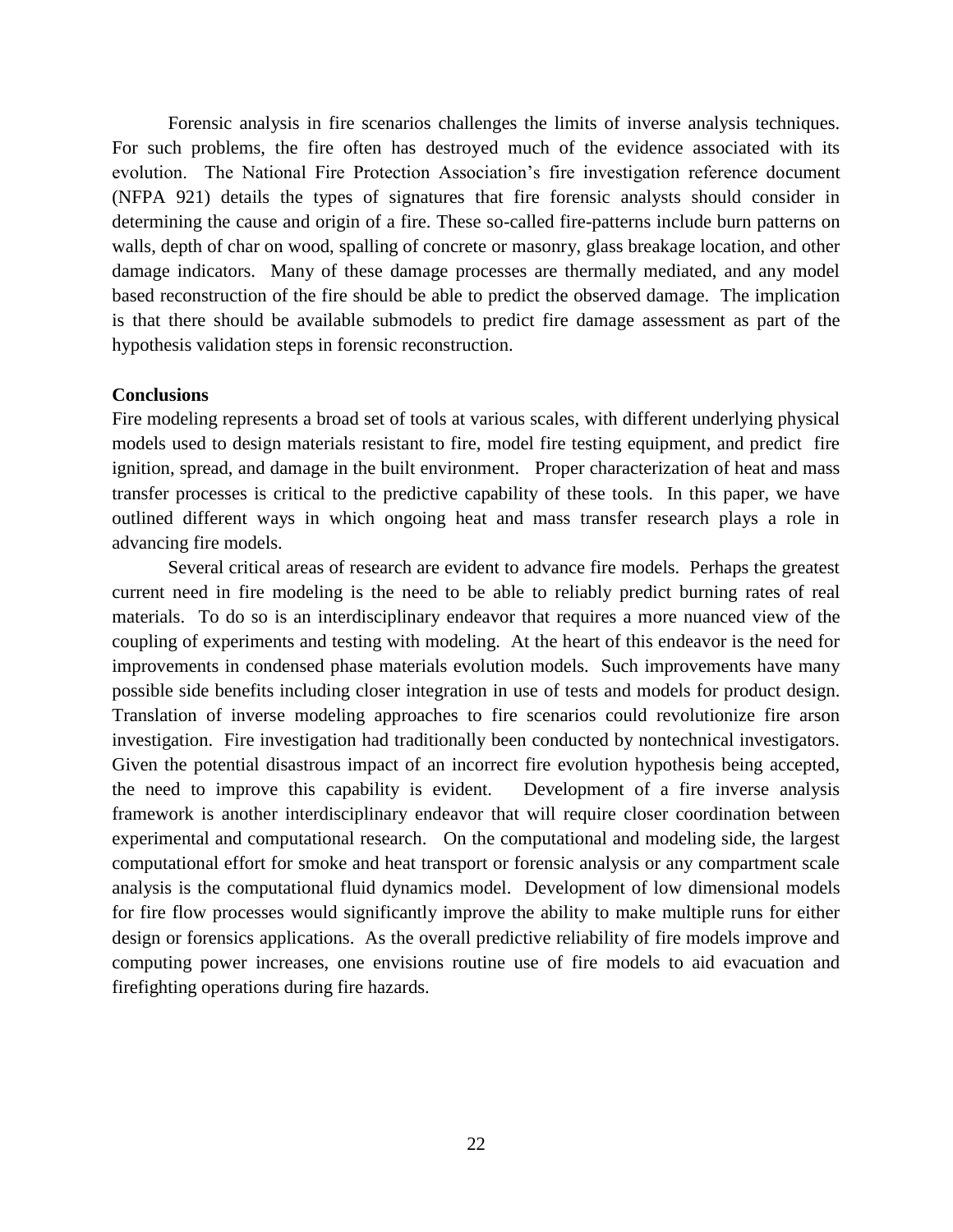# **References**

- American Society for Testing and Materials, West Conshohocken, Pennsylvania. *ASTM E 1355- 04, Standard Guide for Evaluating the Predictive Capabilities of Deterministic Fire Models*, 2004.
- Atreya, A., "Ignition of Fires," *Philosophical Transactions of the Royal Society A: Mathematical, Physical, and Engineering Sciences* **356** 2787-2813 (1998).
- Babrauskas, V., "Ignition Handbook," Fire Science Publishers & Society of Fire Protection Engineers, 2003.
- Bal, N. and Rein, G (2011, Numerical investigation of the ignition delay time of a translucent solid at high radiant heat fluxes, *Combustion and Flame,* 158, Issue 6, June, pp. 1109– 1116.
- Beck, J. V., C. R. St Clair, and B. Blackwell, B. (1985). *Inverse Heat Conduction*. John Wiley & Sons, New York.
- Berry G.C. and T.G. Fox (1968). "The Viscosity of Polymers and their Concentrated Solutions," *Advances in Polymer Science*; 5:261-357.
- Bruns, M.C., Koo, J.H., and Ezekoye, O.A., "Population-based Models of Thermoplastic Degradation: Using Optimization to Determine Model Parameters", Polymer Degradation and Stability, 94, 1013-1022, 2009.
- Burnham, A. K., and Weese, R. K. (2004). *A Model-Fitting Approach to Characterizing Polymer Decomposition Kinetics*. LLNL United States. Department of Energy UCRL-CONF-203168
- Cai, J., Lu, N., & Sorensen, C. M. (1995). Analysis of fractal cluster morphology parameters: structural coefficient and density autocorrelation function cutoff. *Journal of colloid and interface science*, *171*(2), 470-473
- Car R. and Parrinello M. (1985), "Unified Approach for Molecular Dynamics and Density Functional Theory", Phys. Rev. Lett, 55(22), pages 2471-2474.
- Carvel, R. Steinhaus, T. Rein G. and Torero, J.L. "Determination of the Flammability Properties of Polymeric materials: A Novel Method," *Journal of Polymer Degradation and Stability*, 96, pp. 314-319, 2011.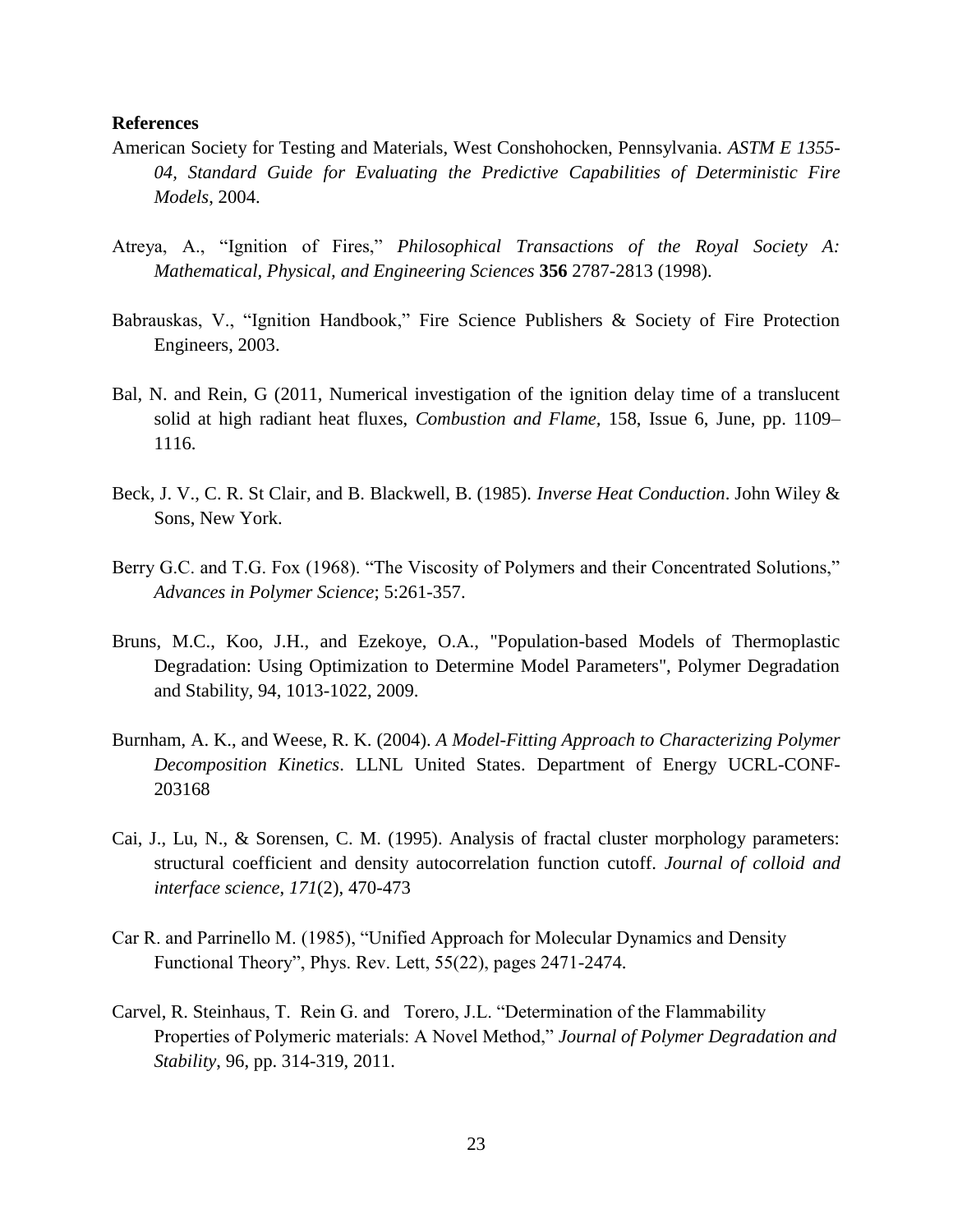CEN Eurocodes 0-9, BS EN 1990-1999, British Standards Institution, London, 2005.

- Cleary, T., A. Chernovsky, W. Grosshandler, and M. Anderson. (1999) Particulate Entry Lag in Spot-Type Smoke Detectors. In *Fire Safety Science – Proceedings of the Sixth International Symposium*, pages 779–790. International Association for Fire Safety Science.
- Conesa JA, Marcilla A, Font R, Caballero JA. Thermogravimetric studies on the thermal decomposition of polyethylene. J Anal Appl Pyrolysis 1996;36:1e15.
- Cox, G. and Kumar, S., Modeling enclosure fires using CFD, Chapter 8, 3.194-3.218, *SFPE Handbook for Fire Protection Engineering*, 3rd ed., National Fire Protection Association, Quincy, MA, 2002.
- Custer, R. & Meacham, B. *Introduction to Performance-Based Fire Safety*, National Fire Protection Association, Quincy, MA, 1997.
- Cuzzillo, B. R.; Pagni, P. J. "Thermal Breakage of Double-Pane Glazing by Fire", Journal of Fire Protection Engineering, Vol. 9, No. 1, 1-11, 1998.
- Daun, K. J., Stagg, B. J., Liu, F., Smallwood, G. J., & Snelling, D. R. (2007). Determining aerosol particle size distributions using time-resolved laser-induced incandescence. *Applied Physics B: Lasers and Optics*, *87*(2), 363-372.
- Deardorff, J.W. (1972) Numerical Investigation of Neutral and Unstable Planetary Boundary Layers. *Journal of Atmospheric Sciences*, 29:91–115.
- Dembele, S., Delmas, A., & Sacadura, J. F. (1997). A method for modeling the mitigation of hazardous fire thermal radiation by water spray curtains. *Journal of heat transfer*, *119*(4), 746-753.
- Denn, Morton M. "Issues in viscoelastic fluid mechanics." *Annual review of fluid mechanics* 22.1 (1990): 13-32.
- Di Blasi, C., "Modeling and Simulation of Combustion Processes of Charring and Non-Charring Solid Fuels," Progress in Energy and Combustion Science, 19, 71-104, 1993.
- Drysdale, D.D., Introduction to Fire Dynamics, John Wiley and Sons, 3rd Edition, 2011.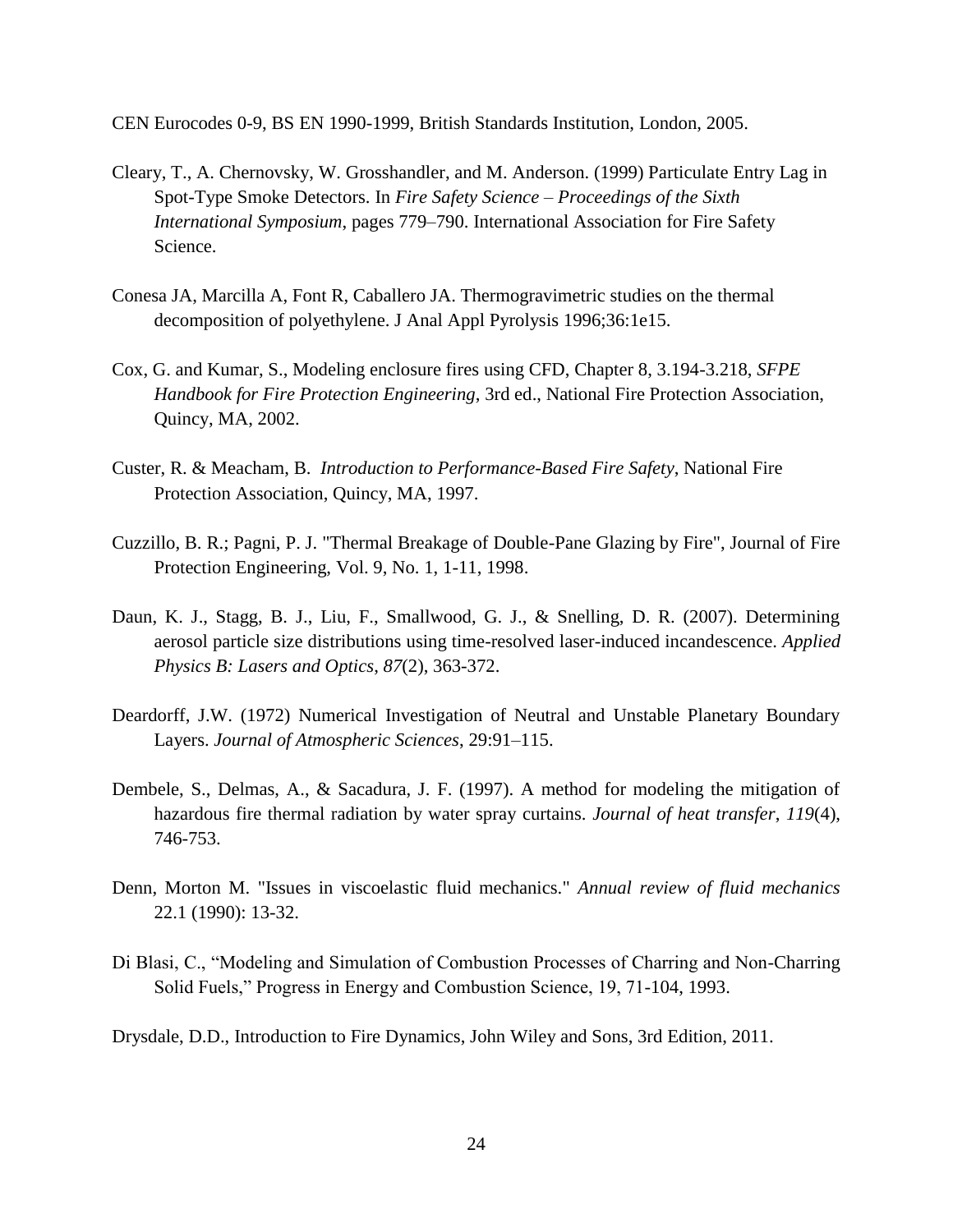- Ertürk, H., Ezekoye O.A. and Howell, J.R. "The Application of an Inverse Formulation in the Design of Boundary Conditions for Transient Radiating Enclosures," ASME J. Heat Transfer, Vol. 124, no. 6, pp. 1095-1102, Dec., 2002.
- Evans, David D. "First responders: problems and solutions: tactical information." *Technology in Society* 25.4 (2003): 523-528.
- Fernandez-Pello, A.C., "The Solid Phase," In *Combustion Fundamentals of Fire*, Ed. G. Cox, Academic Press, New York, pp. 31-100, 1995.
- Franca, F.H.R. Ezekoye, O.A. Howell J.R., "Inverse Boundary Design Combining Radiation and Convection Heat Transfer" ASME J. Heat Transfer, Vol. 123, no. 5, pp. 884-891, 2001
- Frenklach, Michael. "Reaction mechanism of soot formation in flames." *Physical Chemistry Chemical Physics* 4.11 (2002): 2028-2037.
- Fuss, S.P., Ezekoye, O.A., and Hall, M.J., "The Absorptance of Infrared Radiation by Methane at Elevated Temperatures," ASME Journal of Heat Transfer v.118, 1996.
- Gaunt, R. (2000) MELCOR Computer Code Manuals: Reference Manuals Version 1.8.5, Volume 2, Rev. 2. NUREG/CR-6119, US Nuclear Regulatory Commission, Washington, DC, 2000.
- Germano, M., U. Piomelli, P. Moin, and W.H. Cabot. (1991) A Dynamic Subgrid-Scale Eddy Viscosity Model. Physics of Fluids A, 3(7):1760–1765.
- Gwynne, S., Galea, E. R., Lawrence, P. J., & Filippidis, L. (2001). Modelling occupant interaction with fire conditions using the buildingEXODUS evacuation model. *Fire Safety Journal*, *36*(4), 327-357.
- Hall, J. (2012) "The Total Cost of Fire in the United States," National Fire Protection Association, Quincy, MA, 2012.
- Harmathy, T.Z. (1981). "The fire resistance test and its relation to real-world fires", Fire and Materials, 5 (3), 112-122.
- Hansen, Per Christian. *Rank-deficient and discrete ill-posed problems: numerical aspects of linear inversion*. Vol. 4. Society for Industrial Mathematics, 1987.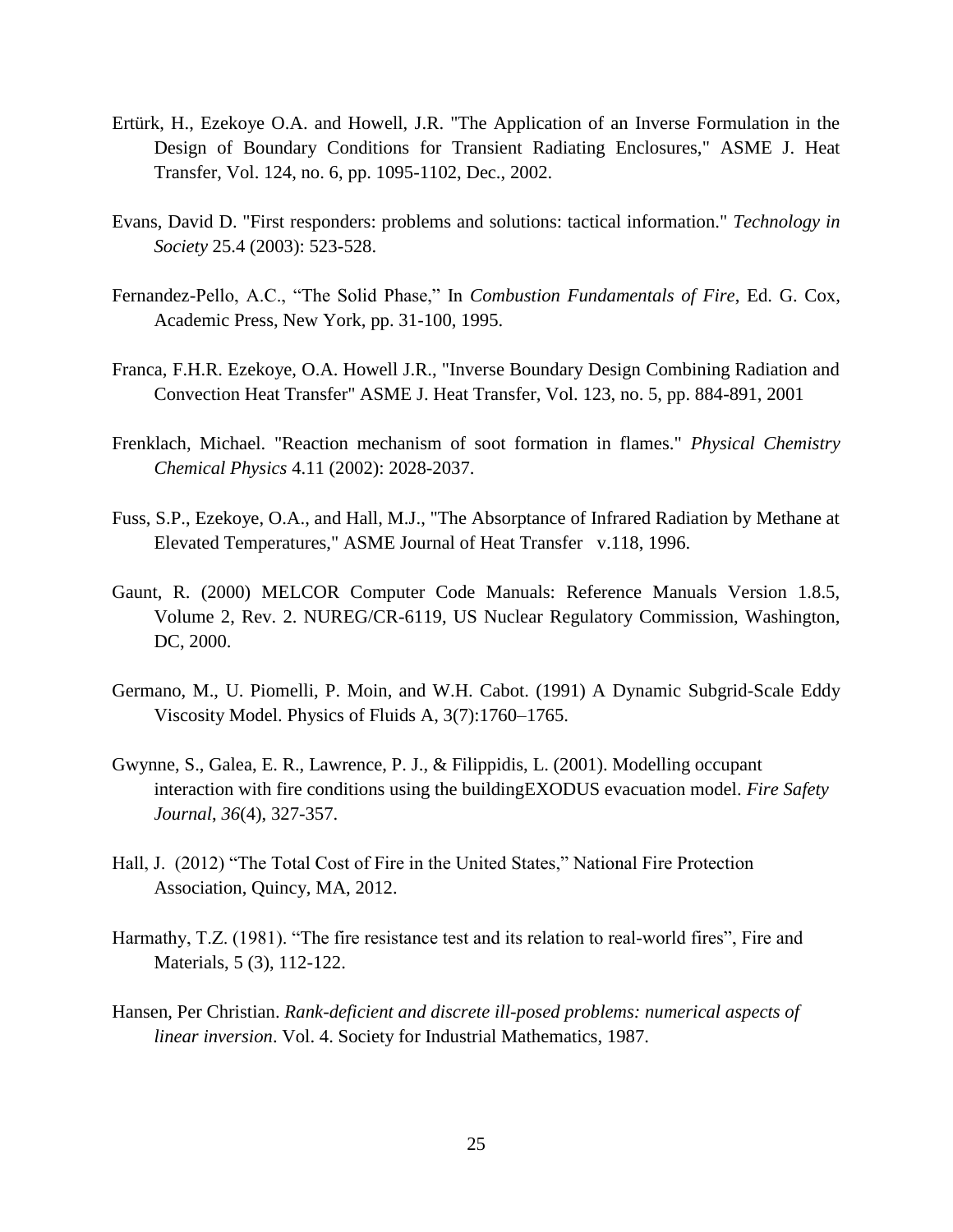- Heskestad, G. and R.G. Bill. (1988) Quantification of Thermal Responsiveness of Automatic Sprinklers Including Conduction Effects. *Fire Safety Journal*, 14:113–125.
- Hill, K. Dreisbach,J. Joglar, F. Najafi, B. McGrattan, K. Peacock, R.and Hamins. A.*Verification and Validation of Selected Fire Models for Nuclear Power Plant Applications*. NUREG 1824, United States Nuclear Regulatory Commission, Washington, D.C., 2007.
- Hirata, T., Kashiwagi, T. and Brown, J.E., "Thermal and oxidative degradation of Poly (methyl methacrylate): Wight loss," Macromolecules, 18, 1410-1418, 1985.
- Höhne, G., Hemminger, W. F., & Flammersheim, H. J. (2003). *Differential scanning calorimetry*. Springer.
- Hu, G., Morovat, M. A., Lee, J., Schell, E., & Engelhardt, M. D. (2009, April). Elevated Temperature Properties of ASTM A992 Steel. In *Proceedings, ASCE Structure Congress* (Vol. 9).
- Jahn, W., G. Rein, and J. L. Torero. "Forecasting fire growth using an inverse zone modelling approach." *Fire Safety Journal* 46.3 (2011): 81-88.
- Jaluria, Y. (2001). Fluid flow phenomena in materials processing-The 2000 Freeman scholar lecture. *Transactions of the ASME-I-Journal of Fluids Engineering*, *123*(2), 173-210.
- Jones, Walter W., and Richard W. Bukowski. "Critical information for first responders, whenever and wherever it is needed." *Proceedings of 9th International Interflam Conference*. Vol. 2. 2001.
- Karter, M. "Fire Loss in the United States During 2011," National Fire Protection Association, Quincy, MA, September, 2012.
- Kashiwagi, T. and Nambu, H., "Global Kinetics constants for thermal oxidative degradation of a cellulosic paper," *Combustion and Flame*, 88, 345-368, 1992.
- Kashiwagi, T., Du, F., Douglas, J. F., Winey, K. I., Harris, R. H., & Shields, J. R. (2005). Nanoparticle networks reduce the flammability of polymer nanocomposites. *Nature Materials*, *4*(12), 928-933.

Kaviany, Massoud. "Principles of heat transfer in porous media." (1991).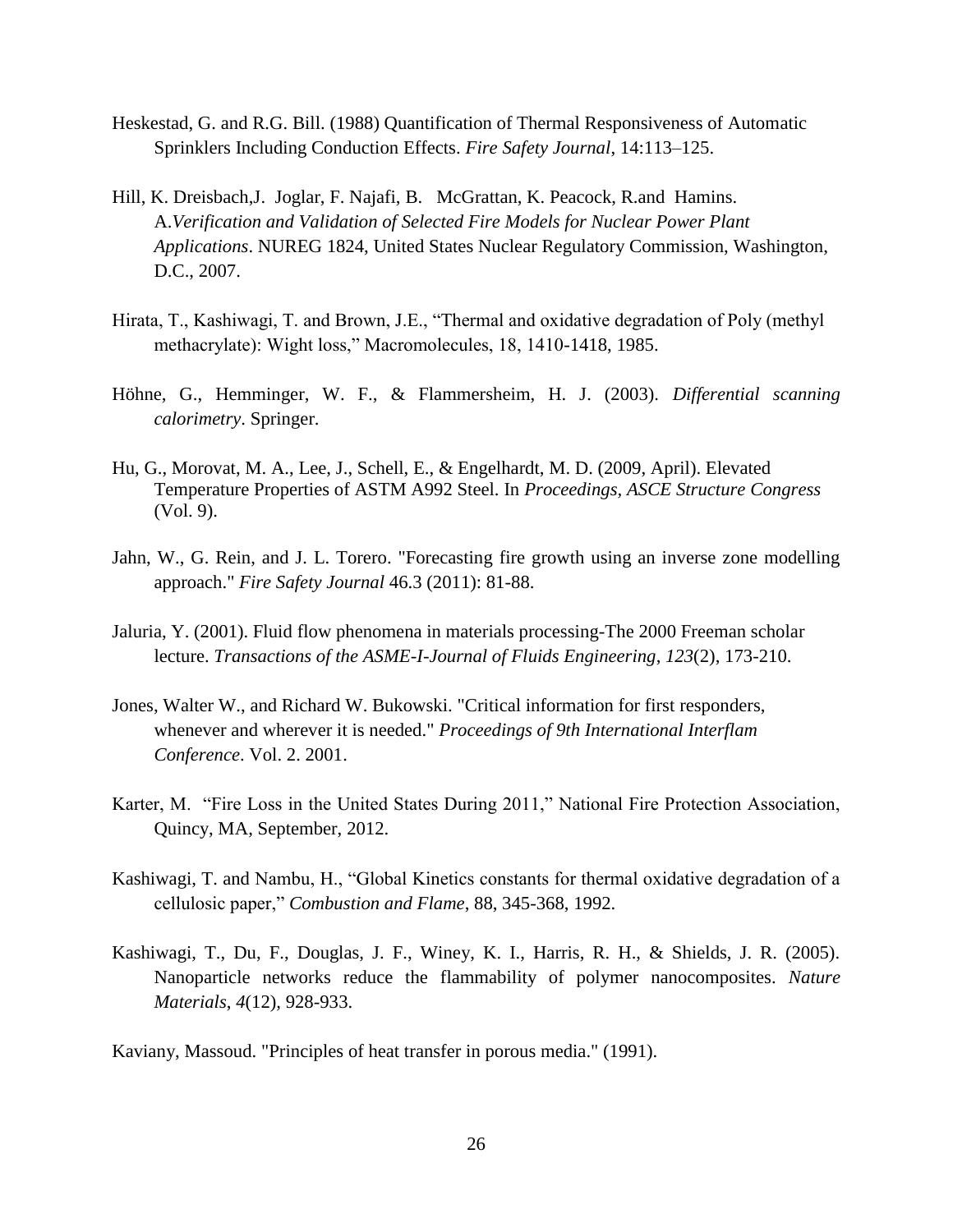- Köylü, Ü.Ö. and Faeth, G.M., "Optical properties of overfire soot in buoyant turbulent diffusion soot flames at long residence times", ASME J Heat Tran, 116 (1994), pp. 152–159.
- Kumar, S., Welch, S., Miles, S. D., Cajot, L.-G., Haller, M., Ojanguren, M., Barco, J., Hostikka, S., Max, U. and Röhrle, A., *Natural Fire Safety Concept - The development and validation of a CFD-based engineering methodology for evaluating thermal action on steel and composite structures*, European Commission Report EUR 21444 EN, 150 pp., ISBN 92- 894-9594-4, 2005.
- Lam, C. S., & Weckman, E. J. (2009). Steady- state heat flux measurements in radiative and mixed radiative–convective environments. *Fire and Materials*, *33*(7), 303-321.
- Lautenberger, C., Rein, G. & Fernandez-Pello, A.C., "The Application of a Genetic Algorithm to Estimate Material Properties for Fire Modeling from Bench-Scale Fire Test Data," *Fire Safety Journal* **41** 204-214, 2006.
- Li, G., & Modest, M. F. (2002). Application of composition PDF methods in the investigation of turbulence–radiation interactions. *Journal of Quantitative Spectroscopy and Radiative Transfer*, *73*(2), 461-472.
- McGrattan, K., "Fire Modeling: Where Are We? Where Are We Going?", Fire Safety Science-Proceedings of the Eighth International Symposium, IAFSS 2005
- Mehta, R.S., Haworth, D.C., and Modest, M.F., An assessment of gas-phase reaction mechanisms and soot models for laminar atmospheric-pressure ethylene–air flames, Proceedings of the Combustion Institute, Volume 32, Issue 1, 2009, Pages 1327-1334
- Mell, William E., and J. Randall Lawson. "A heat transfer model for firefighters' protective clothing." *Fire technology* 36.1 (2000): 39-68.
- Milke, J. "Study of Building Performance in the WTC Disaster," *Fire Protection Engineering*, 18, Spring, 2003, pp. 6–16.
- Niioka, T., Takahashi, M., Izumikawa, M., 1981, "Gas-phase ignition of a solid fuel in a hot stagnation point flow", *18th Symposium on Combustion*, The Combustion Institute, Pittsburgh, PA, pp. 741-747.
- NFPA 921, Guide for Fire and Explosion Investigations, National Fire Protection Association, Quincy, MA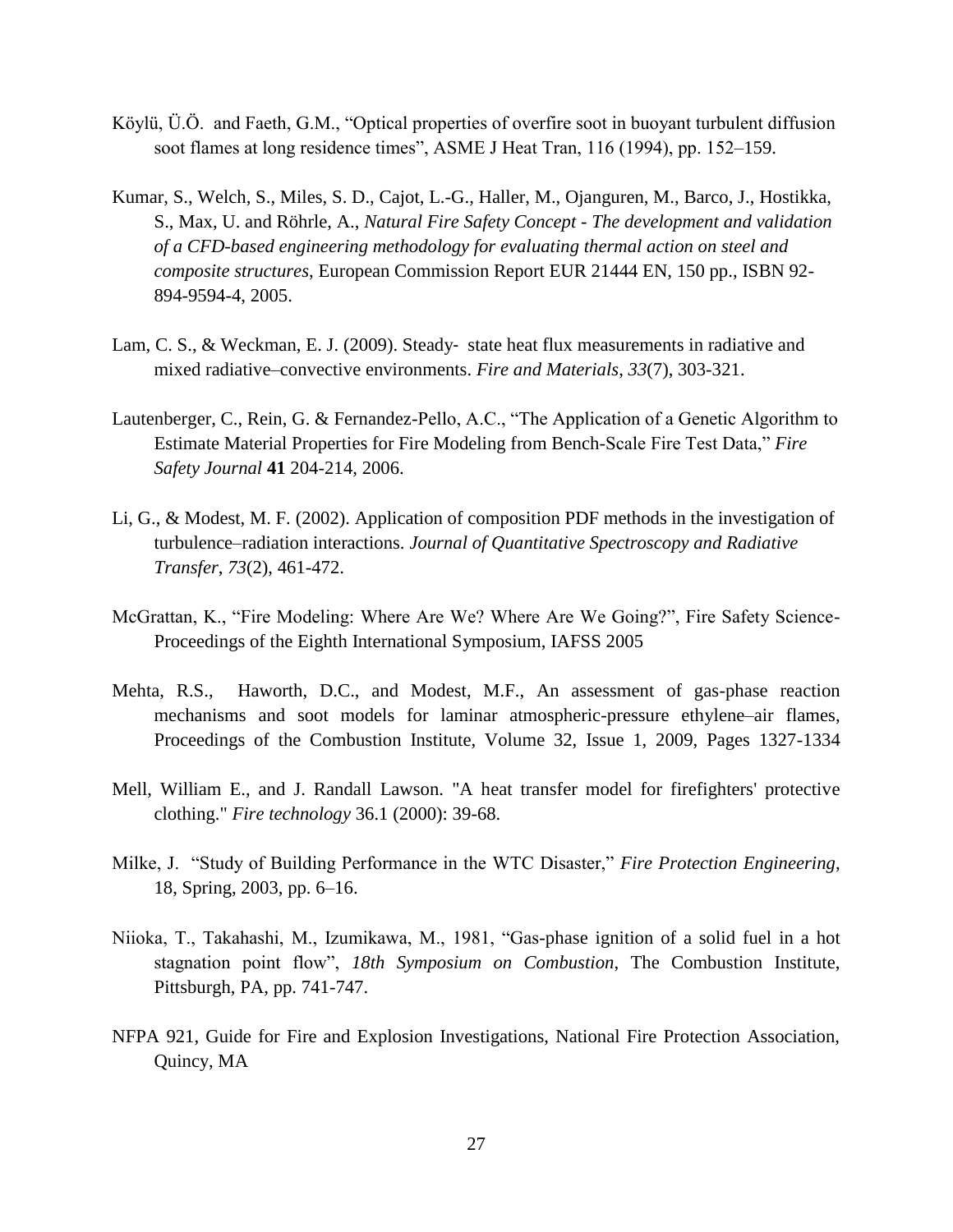- Nyden MR, Stoliarov SI, Westmoreland PR, Guo ZX, Jee C. Applications of reactive molecular dynamics to the study of the thermal decomposition of polymers and nanoscale structures. Mater Sci Eng A 2004;365:114–21.
- Öktem, B., Tolocka, M. P., Zhao, B., Wang, H., & Johnston, M. V. (2005). Chemical species associated with the early stage of soot growth in a laminar premixed ethylene–oxygen– argon flame. *Combustion and flame*, *142*(4), 364-373.
- Ohlemiller, T. J., Shields, J., Butler, K. M., Collins, B., & Seck, M. (2000, October). Exploring the role of polymer melt viscosity in melt flow and flammability behavior. In *Proceedings of the Fire Retardant Chemicals Association Annual Meeting*.
- Overholt, K.J., and Ezekoye, O.A., "Characterizing heat release rates using an inverse fire modeling technique". Fire Technology, October 2012, Volume 48, *Issue 4*, pp 893-909
- Ozisik, M. N. (2000). *Inverse heat transfer: fundamentals and applications*. Taylor & Francis.
- Patankar, S.V., *Numerical heat transfer and fluid flow*, Hemisphere, Washington, D.C, 1980.
- Pitts, W. M. (1995). The global equivalence ratio concept and the formation mechanisms of carbon monoxide in enclosure fires. *Progress in Energy and Combustion Science*, *21*(3), 197-237.
- Quintiere, J.G., "Fundamentals of Fire Phenomena," John Wiley and Sons, 2006.
- Rasbash D J, Drysdale D D, and Deepak D, "Critical Heat and Mass Transfer at Pilot Ignition and Extinction of a Material," *Fire Safety Journal*, **10**, 1-10, 1986.
- Rein, G., Lautenberger, C., Fernandez-Pello, A.C., Torero, J.L. & Urban, D.L., "Application of Genetic Algorithms and Thermogravimetry to Determine the Kinetics of Polyurethane Foam in Smoldering Combustion," *Combustion and Flame* **146** 95-108, 2006.
- Richards, R. F., B. N. Munk, and O. A. Plumb. "Fire detection, location and heat release rate through inverse problem solution. Part I: Theory." *Fire safety journal* 28.4 (1997): 323- 350.
- T. Rogaume, L. Bustamante Valencia, E. Guillaume, F. Richard, J. Luche, G. Rein, J.L. Torero (2011) "Development of the thermal decomposition mechanism of polyether polyurethane foam using both condensed and gas phase release data," *Combustion Science and Technology* **183**, 627–644.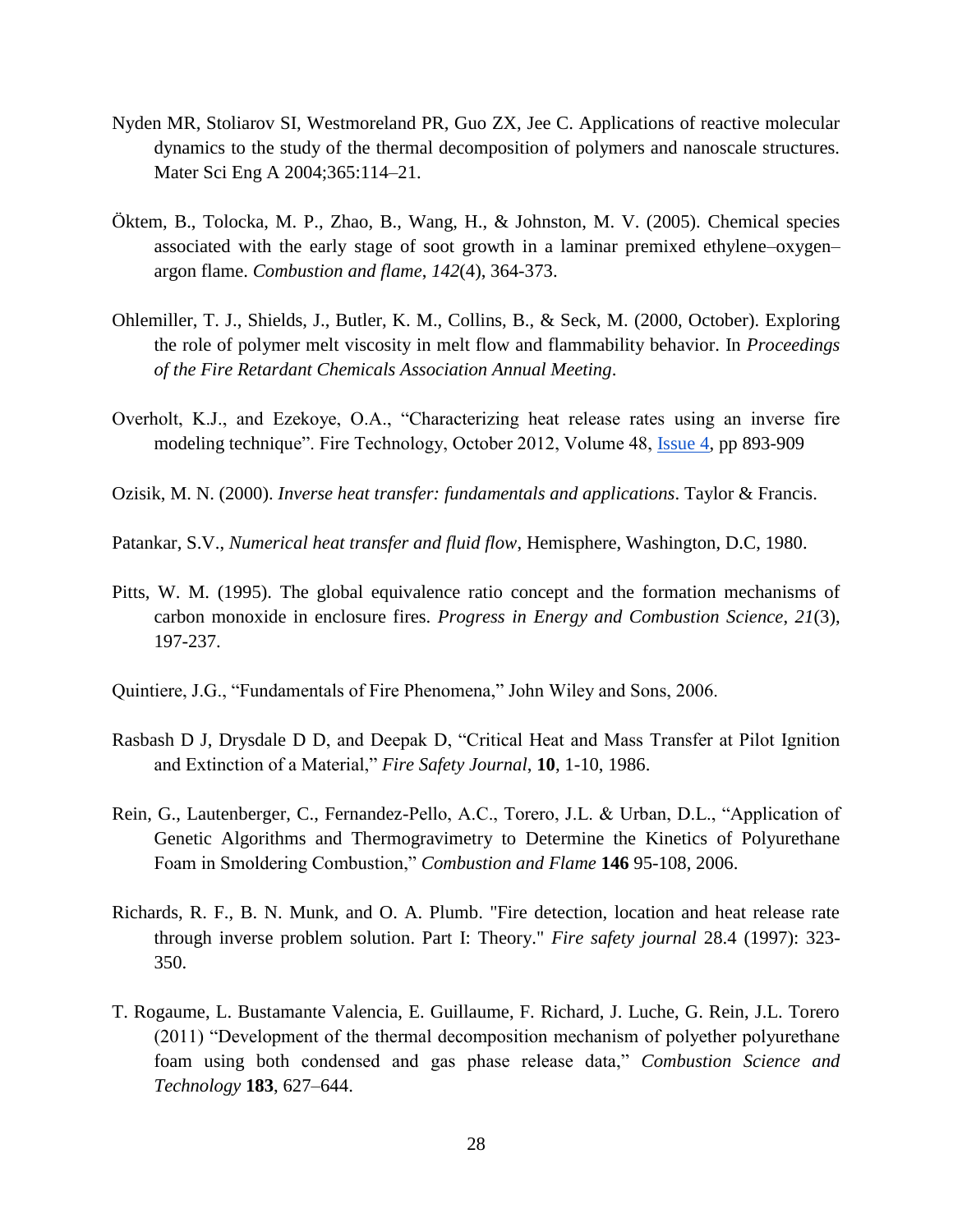- Routley, J.G. (1988) *Interstate Bank Building Fire, Los Angeles, California*, Technical Report UF-TR-022, United States Fire Administration, Washington, DC.
- Routley, J.G., C. Jennings, and M. Chubb (1991). *Highrise Office Building Fire, One Meridian Plaza, Philadelphia, Pennsylvania*, Technical Report USFA-TR-049, United States Fire Administration, Washington, DC.
- Sacadura, J. F. (2005). Radiative heat transfer in fire safety science. *Journal of Quantitative Spectroscopy and Radiative Transfer*, *93*(1), 5-24.
- Saffaripour, M., Zabeti, P., Dworkin, S.B., Zhang, Q., Guo, H., Liu,F., Smallwood, G.J., Thomson, M.J., A numerical and experimental study of a laminar sooting coflow Jet-A1 diffusion flame, Proceedings of the Combustion Institute, Volume 33, Issue 1, 2011, Pages 601-608
- SFPE G.06, Engineering Guide Substantiating a Fire Model for a Given Application, Society of Fire Protection Engineers, Bethesda, MD, 2011.
- Smagorinsky, J. (1963) General Circulation Experiments with the Primitive Equations. I. The Basic Experiment. *Monthly Weather Review*, 91(3):99–164.
- Smith, K. D., Bruns, M., Stoliarov, S. I., Nyden, M. R., Ezekoye, O. A., & Westmoreland, P. R. (2011). Assessing the effect of molecular weight on the kinetics of backbone scission reactions in polyethylene using Reactive Molecular Dynamics. *Polymer*, *52*(14), 3104- 3111.
- Stoliarov, S. I., Westmoreland, P. R., Nyden, M. R., & Forney, G. P. (2003). A reactive molecular dynamics model of thermal decomposition in polymers: I. Poly (methyl methacrylate). *Polymer*, *44*(3), 883-894.
- Stoliarov SI. Determination of the Heats of Gasification of Polymers Using Differential Scanning Calorimetry. Polymer Degradation and Stability 2008; 93:422-427.
- Stuart SJ, Li Y, Kum O, Mintmire JW, Voter AF. A reactive potential for hydrocarbons with intermolecular interactions. J Chem Phys 2000;112(14): 6472-6486.
- Tarantola, A, Inverse problem theory and methods for model parameter estimation, SIAM (2005).